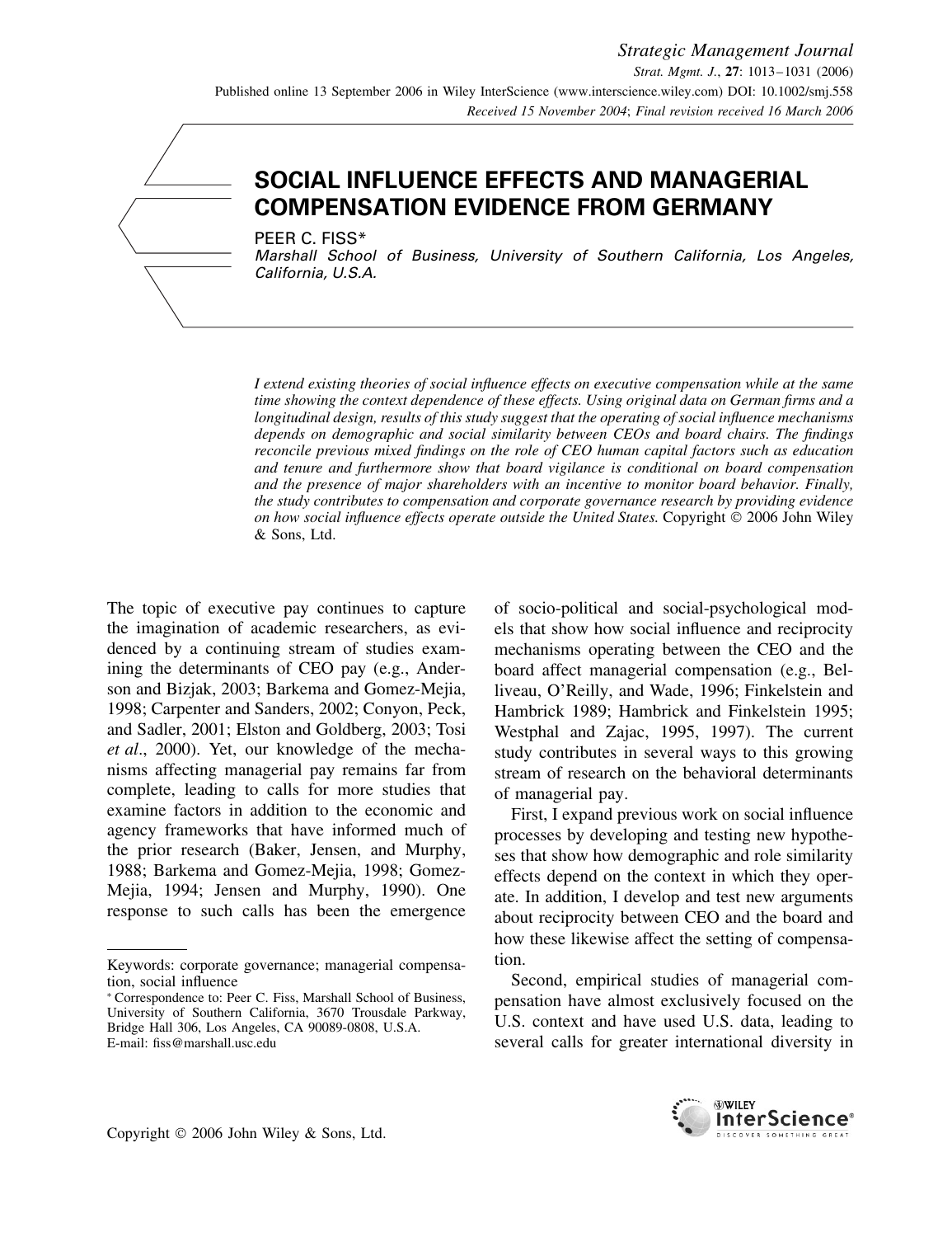research (e.g., Barkema and Gomez-Mejia, 1998; Gomez-Mejia and Wiseman, 1997). The current study responds to this call and presents, to my knowledge, the first examination of social influence processes in management compensation outside the U.S. context. I use a new dataset of the largest German firms, covering the period from 1990 to 2000. As such, the current study addresses a growing need to broaden research on boards and corporate governance to account for different national institutions and contexts (e.g., Aguilera, 2005; Bird and Wiersema, 1996).

Third, my study makes several methodological contributions. Most prior research on compensation has employed cross-sectional data (cf. Cordeiro and Veliyath, 2003). In contrast, this study uses a longitudinal design with fixed firm effects, allowing for stronger causal inferences and more robust parameter estimates. By doing so, this research addresses a methodological weakness that has plagued compensation research more broadly and social influence models in particular. Finally, I compare different similarity measures and show how the use of relative rather than absolute difference measures may help resolve previously contradictory findings.

The results of my study also carry theoretical implications for research on executive compensation by considering how corporate control and social influence processes may differ in the German context due to the greater importance of factors such as the CEO–board relationship, formal education, and ownership concentration. For example, while current debate in the United States has largely focused on the role of independent directors to improve corporate governance, the considerably greater variance in ownership stakes in the German context allows this study to show that insider knowledge, when coupled with oversight, may provide an important alternative mechanism to protect shareholders.

# **SOCIAL INFLUENCE AND MANAGERIAL COMPENSATION**

Social influence theories emphasize that management may frequently attempt to influence board members, involving a variety of interpersonal mechanisms ranging from anchoring and persuasion to ingratiation and intimidation (e.g., Belliveau *et al*., 1996; Maitlis, 2004; Westphal, 1998). Such interpersonal influence attempts may be particularly effective in determining CEO compensation, a fundamentally ambiguous task (Liden and Mitchell, 1988; March, 1984; Pfeffer, 1981; Westphal, 1998). With a high CEO self-interest in compensation and a considerable range of justifiable outcomes, it seems likely that social influence effects play a significant role in the setting of compensation levels.

To study such interpersonal influence effects, a small number of previous studies have examined how demographic and social similarity between CEOs and directors affects compensation levels. Generally, this research has assumed that similarity will be associated with higher managerial compensation, while dissimilarity will have the opposite effect. For example, Westphal and Zajac (1995) find that greater similarity between the CEO and the board as measured by a composite index of CEO/board similarity on age, insider status, functional experience, and educational background results in both greater total compensation and less contingent (at risk) compensation. Using another composite measure combining similarity in functional and educational backgrounds, age, and insider status, Belliveau *et al*. (1996) likewise examined similarity's effect on CEO pay but failed to find a significant effect, suggesting that more research is needed to understand the link between CEO/board similarity and CEO compensation.

One potential reason for these inconclusive findings may be that the previous studies used measures of absolute similarity. Instead, it seems plausible that it is the *relative* rather than absolute levels of demographic variables that affect the similarity–compensation link. As Belliveau *et al*. (1996) show in related analyses of status similarity, differences may not work in a symmetric fashion, especially if they relate to ordinal characteristics. For example, if status presents social capital that the CEO can employ when bargaining for greater compensation, then one would expect *positive* status differentials for CEOs (i.e., having greater status relative to the board) to result in greater compensation, not negative status differentials. This implies that mere similarity in status would likely not show a significant effect, since equal levels of status would neutralize each other and would likely not affect the outcome. In this study, I therefore examine the effect of relative differences vs. absolute levels of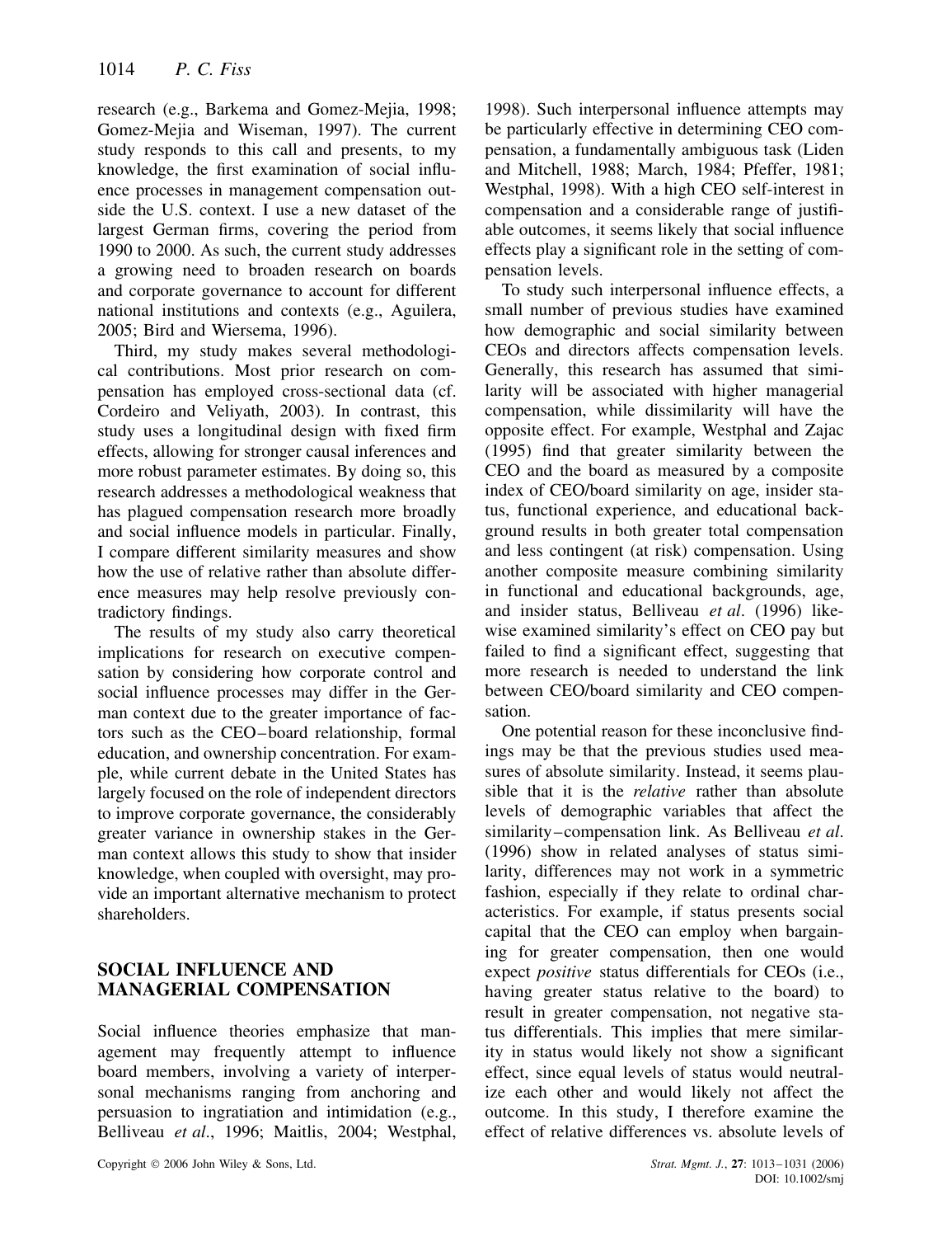educational attainment and tenure, the two most important and frequently examined human capital measures (Geletkanycz, Boyd, and Finkelstein, 2001; Hill and Phan, 1991; Hogan and McPheters, 1980).

I focus on differences between the CEO and the chairperson as the most important actors for the firm's governance and also those who will be leading the compensation review and who have the greatest ability to affect decision making by using their formal and informal authority positions to set the agenda for meetings and to frame decisions (Belliveau *et al*., 1996; Pfeffer, 1992). This relationship between the CEO and the board chair has been identified as a linchpin of successful corporate governance (e.g. Cadbury, 1992; Demb and Neubauer, 1992; Roberts and Stiles, 1999). While overall board composition is clearly also relevant, it is this pivotal relationship that tends to set the tone, and the balance of power in this dyad is particularly important (Roberts and Stiles, 1999), a point also illustrated by the classic statement that 'the chair runs the board while the CEO runs the company.'

Furthermore, there is reason to believe that in Germany the relationship between the CEO and board chair is particularly important. First, the chairman's position in the German system of governance is further strengthened by its principle of co-determination. Under this principle, the supervisory board of large German firms is usually made up in equal parts of shareholder and employee representatives, and separate meetings of both benches before important board decisions are common practice. Because shareholder representatives are frequently concerned that employee representatives may disclose sensitive information about the firm, they often seek informal rather than formal contacts, a process that weakens the position of the ordinary supervisory board member and strengthens the position of the chair (Tüngler, 2000: 238). Furthermore, there is a strong influence of both the CEO and chair of the supervisory board on the selection of new supervisory board members (Tüngler, 2000: 241), which likewise strengthens the role of both positions (Wade *et al*., 1990; Westphal and Zajac, 1995). For these reasons, the characteristics of CEO and supervisory board chair should be particularly relevant for setting executive compensation in German firms.

#### **Relative demographic differences and the importance of context**

Prior research on executive characteristics has connected educational level with an individual's cognitive ability and skill (Guthrie, Grimm, and Smith, 1991; Schroeder, Driver, and Streufert, 1967) and leadership style (Pinder and Pinto, 1974), while other studies have suggested that the level of education affects strategic decision making (e.g., Hambrick and Mason, 1984; Wiersema and Bantel, 1992). Social identity theory (Tajfel and Turner, 1986) suggests that differences in educational levels provide an important and salient basis for self-identification (Tsui, Egan, and O'Reilly, 1992; Westphal and Zajac, 1995). While educational differences between the CEO and directors thus present an influential factor in the compensation setting process, such differences may be even more important in the German context for two reasons. First, the effect of educational differences between German managers is likely to be enhanced by its relation to social background. As shown by Hartmann and Kopp (2001), social background continues to be a significant factor in gaining a university education in Germany, and higher educational attainment is considerably more often found among those from an upper class background, rather than among those from middle or working class backgrounds. If 'society is comprised of social categories which stand in power and status relation to one another' (Hogg and Abrams, 1988: 14), then higher educational level, especially in Germany, will likely be an important source of greater social status. Second, educational degrees or other formal credentials are generally more important to occupational status in Germany than in the United States (e.g., Krymkowski, 1991), and differences in educational status are thus likely to have a stronger effect on managerial compensation in the German context.

These arguments suggest that relative differences in education level between the CEO and the supervisory board chair will likely affect the process of setting managerial compensation. If the CEO's level of education is relatively high *vis-àvis* the board chair, the chair may be more likely to defer to the CEO's knowledge and status, leading to higher levels of compensation. Alternatively, if the CEO's education level is relatively low as compared to the board chair, then the chair may devalue the CEO's ability and may be much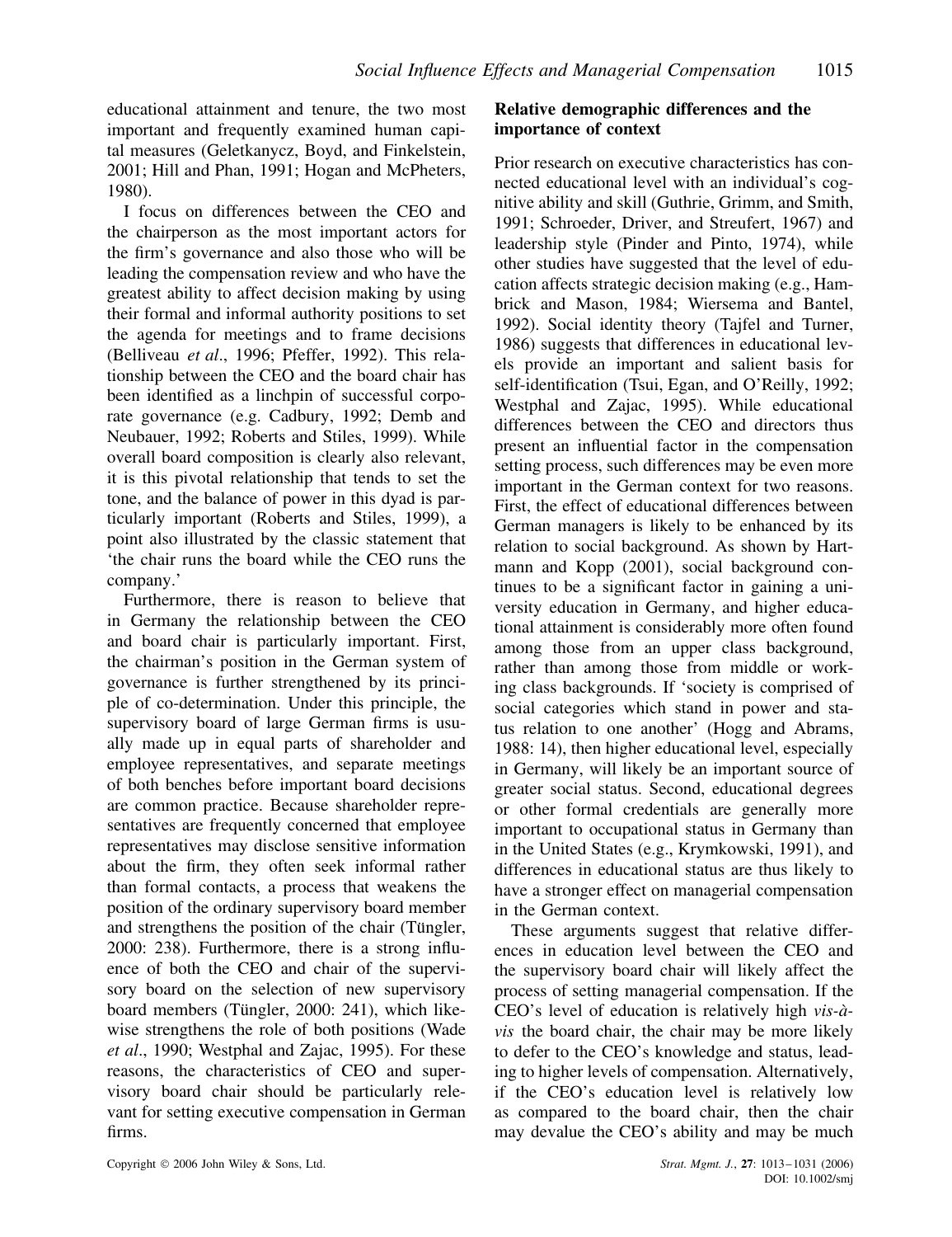less willing to defer to demands for higher pay. These arguments suggest the following hypothesis regarding differences in educational attainment:

*Hypothesis 1: CEOs with higher levels of education than their board chairs should command relatively higher levels of compensation, while CEOs with lower levels of education than their board chairs should command relatively lower levels of compensation.*

Furthermore, this main effect of such demographic differences is likely to be contingent on the context in which it is set. Specifically, the effect of CEO status on a particular demographic characteristic will be greater in the presence of demographic similarity on a related characteristic. For example, differences in educational attainment will be particularly salient if both the CEO and board chair share the same educational specialization but the CEO has a more prestigious degree within that specialty. Educational specialization has been shown to significantly influence strategic decision making among executives, shaping perspectives and outlooks (Hitt and Tyler, 1991; Wiersema and Bantel, 1992). Having the same educational specialization may therefore highlight similarities and create 'language compatibility' (March and Simon, 1958; Tsui and O'Reilly, 1989). This similarity should enhance the effect of educational attainment; differences in educational level should be particularly glaring if both CEO and chair of the board share the same specialization. On the other hand, educational differences should be less consequential if CEO and board chair come from quite different backgrounds, since such domain differences make comparisons more difficult. In sum, this suggests the following hypothesis:

*Hypothesis 2: Differences in education levels between CEO and board chair will have a stronger effect on managerial compensation if board chair and CEO share the same educational specialization.*

The above arguments thus present a refinement of existing theory that has primarily focused on main effects of demographic similarity. However, note that this refinement relates to the interaction between an ordinal characteristic **A** (such as education, work experience, or rank) where some categories are almost universally considered higher than others, and a nominal characteristic **B** (such as specialization, profession, or functional background) that is sufficiently related so that having **B** allows for a better appreciation of **A**. This scope condition needs to be recognized when applying the above argument to other contexts.

The second human capital measure examined here relates to differences in tenure between CEO and board chair. Previous research has advanced a variety of reasons why top executives may become more influential with tenure. Human capital theories point to the value of 'on-the-job' training and the acquisition of firm-specific expertise (Hogan and McPheters, 1980), while sociopolitical theories tend to highlight the tendency of CEOs to increase their power by gaining familiarity with the firm's resources and control systems (e.g., Hill and Phan 1991; Singh and Harianto, 1989b; Zald, 1970) and by populating the board with sympathetic appointees (e.g., Finkelstein and Hambrick, 1989; Fredrickson, Hambrick, and Baumrin, 1988; Wade *et al*., 1990). Both arguments, however, suggest the same outcome: longer CEO tenure should result in higher compensation.

Yet, results have frequently failed to support this link between CEO tenure and compensation (e.g., Belliveau *et al*., 1996; Geletkanycz *et al*., 2001; Hambrick and Finkelstein, 1995; O'Reilly, Main, and Crystal, 1988). To further assess the tenure–compensation link, I again utilize a relative measure of CEO tenure. A number of studies on the adoption of anti-takeover provisions (Singh and Harianto, 1989a, 1989b; Sundaramurthy, 1996; Wade *et al*., 1990) and executive selection and succession (Westphal and Zajac, 1995; Zajac and Westphal, 1996) have pointed to the effectiveness of relative measures of CEO tenure *vis-à-vis* the board, and it therefore seems appropriate to suggest that a relative tenure measure may similarly show a more robust effect on compensation levels. If CEO tenure is comparatively long, then the board chair may feel less expert and may be more likely to defer to the CEO's demands for higher compensation (Singh and Harianto, 1989a; Wade *et al*., 1990). On the other hand, if it is the board chair's tenure that is long relative to the CEO's, the chair should have accumulated considerable influence and expert knowledge to be less deferential in compensation issues. This suggests the following hypothesis: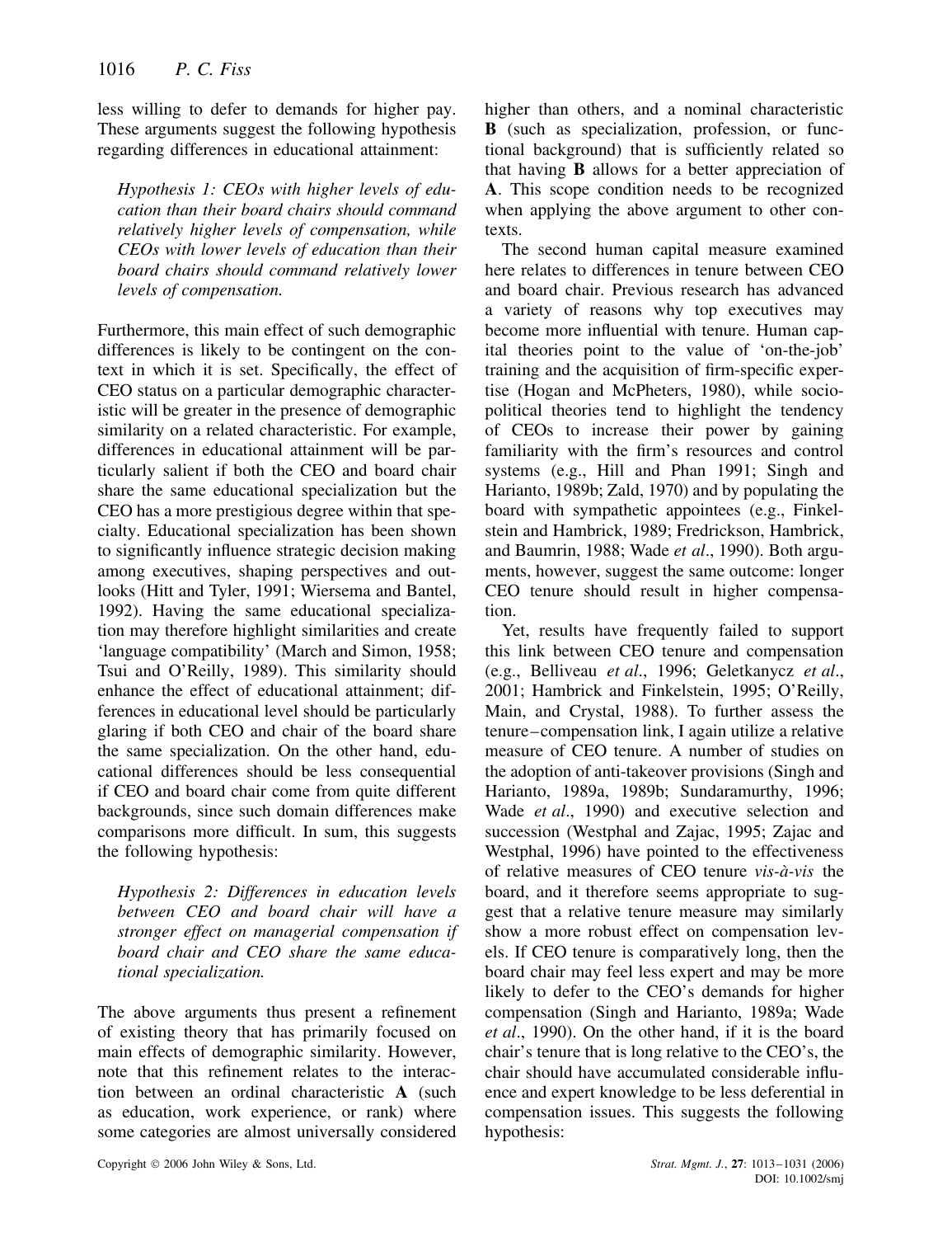*Hypothesis 3: CEOs with greater tenure than their board chair should command relatively higher levels of managerial compensation, while CEOs with shorter tenure than their board chair should command relatively lower levels of managerial compensation.*

## **Role empathy**

The previous discussion has examined similarity along human capital measures. However, it seems appropriate to expand similarity between executives and the board to also include similar experiences. Having occupied the same position within an organization should strongly affect how an individual evaluates performance in that position. While the German corporate governance system legally prohibits the CEO from also being the chair of the supervisory board, retiring CEOs in Germany frequently join the supervisory board and often become their chairs (e.g., Prigge, 1998), particularly if their tenure has been marked by positive firm performance. Having a former CEO and thus a firm insider as the chair of the supervisory board may significantly affect executive compensation, as a former CEO may exhibit what may be called *role empathy* —a form of similarity attraction. Previous research in social psychology has suggested that perspective taking is likely to motivate empathy arousal (Batson *et al*., 1997; Pettigrew, 1997). Having experienced the demands of the CEO position and the problems of dealing with the board, such chairs should be more likely to empathize with the current CEO and should therefore be willing to approve relatively higher levels of managerial compensation. Support for this argument also comes from a study by Westphal and Zajac (1997), who point to norms of mutual support between CEOs and fellow CEO–directors. For example, their findings indicate that top executives with sympathetic CEO–directors on their boards enjoyed greater protection from increased board independence and contingent compensation. In sum, these arguments suggest the following hypothesis about a main effect between role empathy and compensation in German firms:

*Hypothesis 4: Having a former CEO as board chair is positively related to managerial compensation.*

However, a chair's experience with the CEO's position and the resulting role empathy may lose their salience if the chair is under scrutiny from powerful shareholders that have incentives to monitor both the board and top management team. Previous research suggests that executive pay mechanisms will differ in the presence of major shareholders that exert vigilance (e.g., Gomez-Mejia, Tosi, and Hinkin, 1987; Hambrick and Finkelstein, 1995; O'Reilly *et al*., 1988). The effect of role empathy should therefore be of greater relevance in manager-controlled firms, while tighter scrutiny by the owners should prevent an empathy bonus in owner-controlled firms. Furthermore, this contingent effect of ownership should be particularly relevant in the German context, where firms tend to exhibit considerably higher levels of ownership concentration as compared to U.S. firms (e.g., La Porta, Lopez-de-Silanes, and Shleifer, 1999). In Germany, ownership control should therefore be especially likely to moderate the main effect of similar experiences between the CEO and chair, suggesting the following hypothesis:

*Hypothesis 5: The effect of having a former CEO as board chair will be weaker for firms with higher ownership concentrations.*

# **Reciprocity**

In addition to social influence effects based on demographic and role similarities, managerial pay may also be affected by norms of reciprocity relating to compensation itself. So far, only a few studies have examined the relationship between director and executive compensation. For example, O'Reilly *et al*. (1988) argue that, given considerable uncertainty about the appropriate levels of executive remuneration, directors may anchor their judgment by comparing the CEO's salary to their own. Directors that receive higher levels of compensation at their home companies should therefore be more willing to approve higher levels of executive compensation at a focal company. However, apart from comparison effects, there may be a more direct link between director and executive compensation. Specifically, theoretical arguments about the norm of reciprocity (Gouldner, 1960; Westphal, 1998) imply that by invoking this norm, management may be able to extract greater pay raises from boards that themselves have received a pay raise. This line of thought is also supported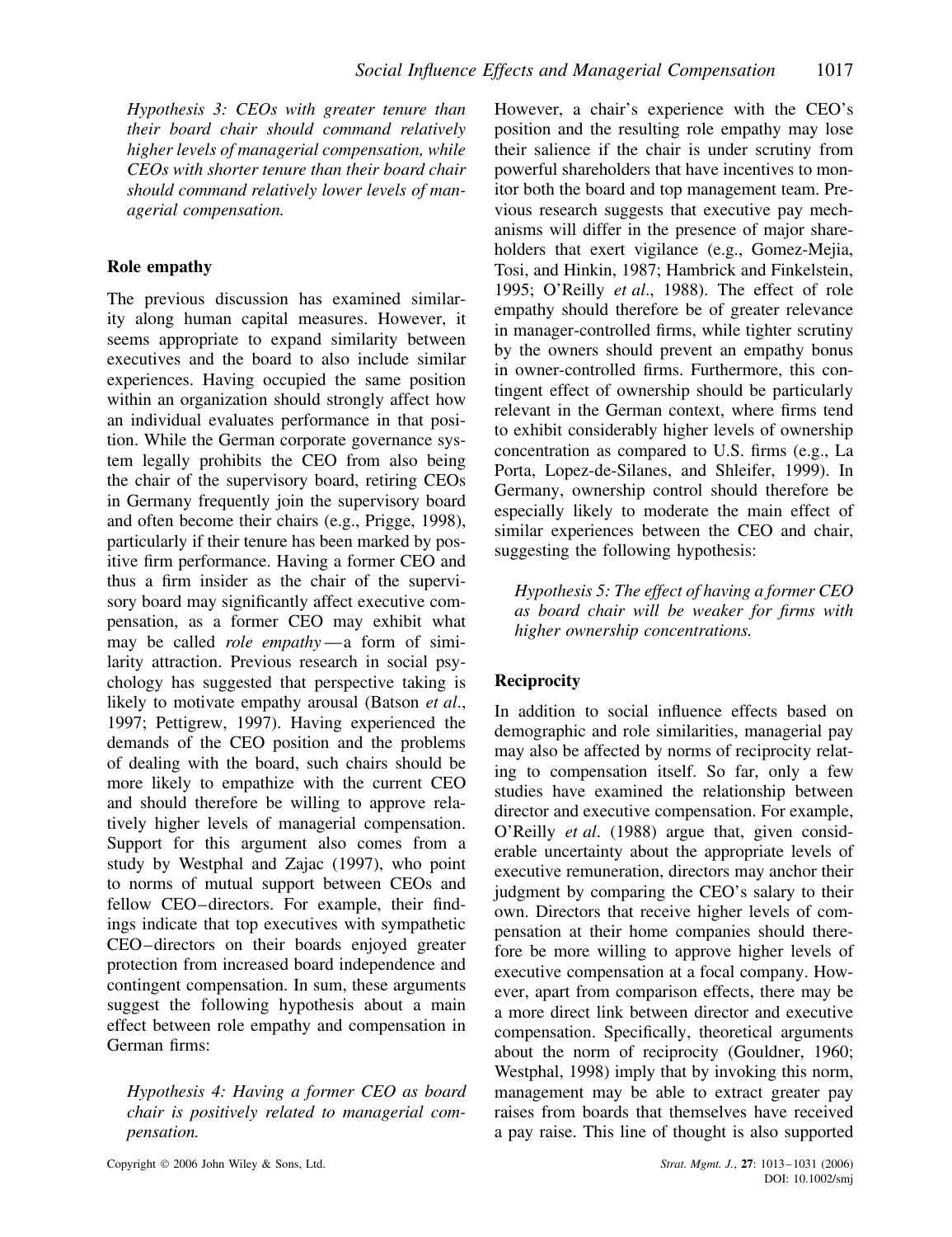by anecdotal evidence from the business press that high levels of compensation create stronger ties between executives and directors (e.g., *Business-Week*, 1991: 94; *New York Times*, 1996: F1), suggesting a positive relationship between director and executive compensation (Boyd, 1994). Accordingly, directors who themselves have received an increase in their compensation may be more willing to go along with a pay raise for management.

When testing this association between board and management compensation, the cross-sectional data used in most prior research lead to problems establishing causality (O'Reilly *et al*., 1988: 269). For example, high levels of compensation for both board members and executives may be driven by third factors, such as a generous compensation policy for both directors and managers in order to compete for talent in both labor markets. Thus, even with the inclusion of controls such as firm size, the correlation between high levels of director and executive compensation may in fact be spurious in cross-sectional data. As a result, O'Reilly *et al*. (1988) have called for different data and additional testing regarding the relationship between board and managerial compensation.

The current study thus extends prior research on this relationship in two ways. First, I directly test reciprocity arguments suggesting that increases in board compensation will subsequently lead to increases in executive compensation and provide evidence about the applicability of such arguments in a different institutional context. Second, I offer a more rigorous test of this relationship by using longitudinal data that control for firm-specific effects, thereby allowing much stronger conclusions about the nature of the causal relationship. In sum, arguments about social influence effects due to the norm of reciprocity suggest the following hypothesis:

*Hypothesis 6: Increases in board compensation will have a positive effect on managerial compensation.*

# **DATA AND METHODS**

The current study uses a longitudinal research design to examine changes in managerial compensation from 1990 to 2000. The sample consists of the 108 largest public German corporations as measured by market capitalization and sales in 1990, accounting for over 80 percent of the total capitalization of the German stock market in 1990 and representing firms from a variety of industries.

Financial and ownership data were obtained from *Worldscope*, while data on educational background and age of CEO and Chair of the Supervisory Board came from *Leitende Männer und Frauen der deutschen Wirtschaft*, a directory of German executives published by Hoppenstedt Verlag, various years. This source was supplemented by information from *Bloomberg Professional, Lexis-Nexis, ABI/Inform*, and from the firms' annual reports. Data on tenure were collected from the annual reports and from various issues of *Major Companies of Europe*, published by Graham and Trotman, an annual directory of European companies that lists the CEO and Chair of the Supervisory Board for German companies. Data on managerial and board compensation were collected from the firms' annual reports.

## **Dependent variable**

The dependent variable was the log of the average compensation of top management team members, measured in thousands of DM. German company law does not require the reporting of individual compensation packages or their components, and individual-level data are unfortunately unavailable (cf. Schwalbach, 2001; Schwalbach and Grasshoff, 1997). However, previous research has successfully used average TMT compensation for German companies (e.g., Elston and Goldberg, 2003; Schwalbach and Grasshoff, 1997), and there is considerable reason to believe that average TMT compensation is highly correlated with CEO compensation and will be influenced by the relationship between CEO and supervisory board chair. First, the link between CEO compensation and the compensation of other management team members is much closer in the German context where compensation differentials between management members tend to be much smaller than in American firms (Elston and Goldberg, 2003). Furthermore, as mentioned previously, the CEO–board chair relationship is particularly important in the German context due to co-determination and the central role of CEO and board chair in the selection of new board members, suggesting that this relationship will figure prominently in the determination of executive compensation.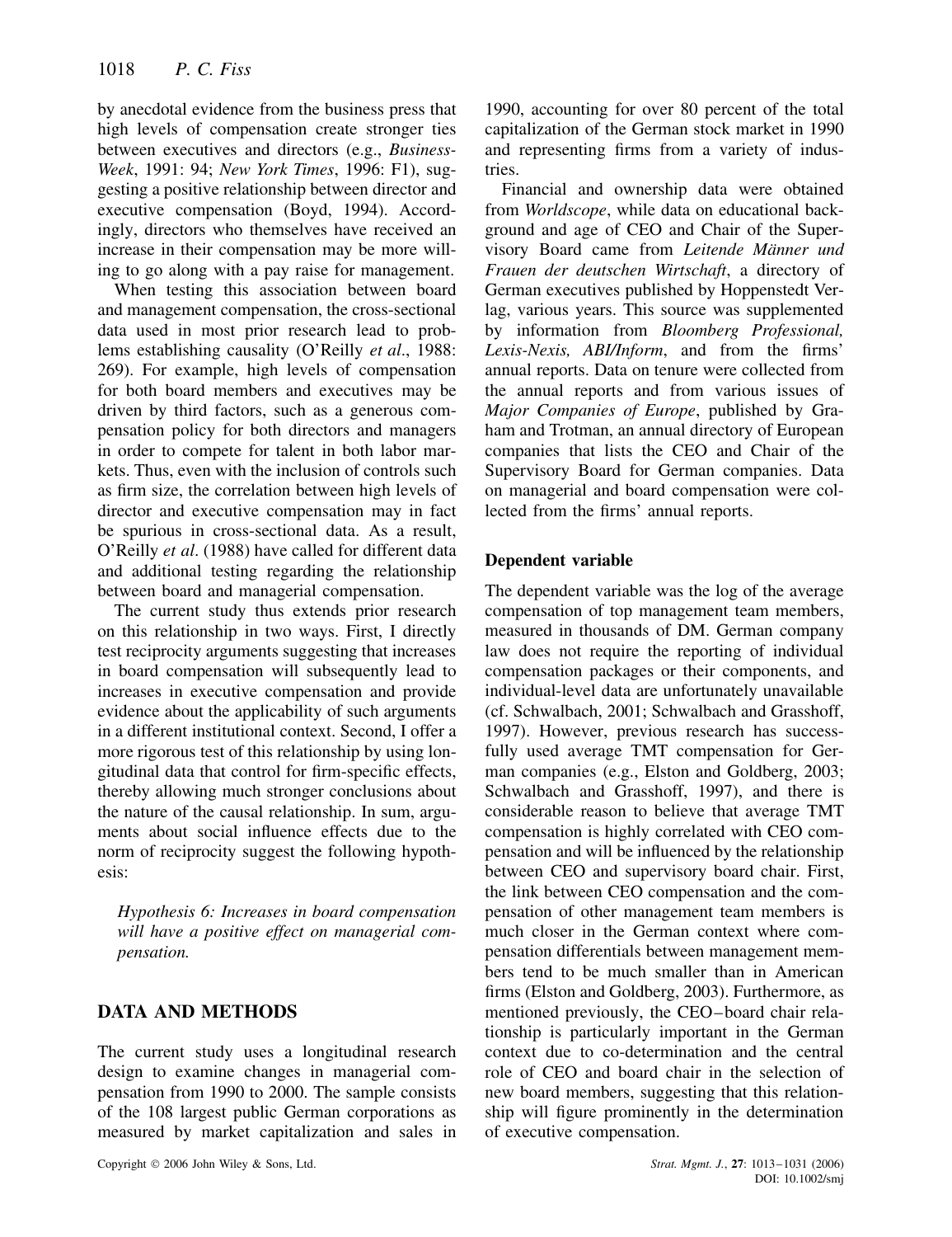I also conducted additional analyses to examine the link between CEO compensation and average TMT compensation. While data on individual CEO pay are not available for the time period I examine here, a number of the largest German publicly traded corporations have recently begun to make this information available. Of the 30 companies that form the German DAX index, 11 companies released information about individual CEO compensation in 2004, while 21 companies did so in 2005. These new compensation data were collected and published by DSW, a leading German investor association, $\frac{1}{1}$  thus allowing me to empirically examine the correlations between CEO compensation and average TMT compensation.

I calculated the correlations between CEO compensation and average TMT compensation in four different samples. First, I used the full sample of all DAX firms for 2003 and 2004 ( $N = 60$ ). This sample includes both firms that officially released individual CEO compensation data and firms for which DSW researchers calculated estimates. Second, I only used the sub-sample of DAX firms that officially released CEO compensation figures, excluding the DSW estimates  $(N = 32)$ . Third, I only used the sub-sample of DAX firms that were also part of my own sample of the largest German firms from 1990 to 2000  $(N = 44)$ . And finally, I only used those firms that both officially released CEO compensation figures and that were also included in my own sample of firms  $(N = 24)$ .

The results suggest very high correlations between CEO compensation and average TMT, with Pearson's correlation coefficients ranging between 0.935 and 0.949 for the four samples. The resulting  $R^2$  values are likewise very high, indicating that average TMT compensation accounts for between 87 and 90 percent of the variation in CEO compensation. The correlations found here are also much higher than that of 0.50 found by Carpenter and Sanders (2004) for a sample of U.S. multinational companies. These results of my supplementary analysis thus strongly suggest that, at least for German firms, average TMT pay and CEO pay are so highly correlated that they may be considered essentially interchangeable measures of the same construct.

Copyright 2006 John Wiley & Sons, Ltd. *Strat. Mgmt. J.*, **27**: 1013–1031 (2006)

In sum, while more finely grained data would clearly be preferable and will hopefully become available in the future, both theoretical arguments and empirical evidence suggest that TMT compensation presents a useful proxy for CEO compensation in the German context and is likely to be influenced by the relationship between the CEO and board chair.

Finally, the overall lower level of compensation disclosure in Germany may in fact increase the importance of social influence effects and may make it thus more likely to detect such effects. Among German boards, there is less reliance on professional advice or formalized rules for setting executive compensation, leading a study of German managerial compensation by Amrop International to conclude that 'supervisory boards make their decisions about how much executives will earn largely based on gut feeling' (cited in *Manager Magazin*, 1995: 223; my translation). In such an environment, where secrecy allows for greater room in negotiations, social influence effects should be of much greater relevance than in an environment where exact data for peer companies are readily available.

#### **Independent variables**

#### *Relative education level and tenure*

Prior research on demographic similarities has mostly used absolute difference scores (Tsui and O'Reilly, 1989; Westphal and Zajac, 1997), which are computed by squaring the differences between the values for demographic variables and either using the squared term itself of its square root. Such absolute difference scores are symmetric in that they ignore the direction of the differences. In contrast, in this study I use a relative difference score, calculated as the simple difference between CEO education and board chair education, measured as five categories: (1) high school degree (*Abitur*) or less; (2) vocational university degree; (3) university degree equaling a master's degree; (4) doctoral degree; (5) professor or more than one doctoral degree. The difference score takes on positive values if the CEO's level of education is higher than that of the board chair, and negative values if it is lower than that of the board chair. Equal levels of education cancel out, resulting in a value of zero. Similarly, relative tenure was calculated as the simple difference between CEO tenure

<sup>&</sup>lt;sup>1</sup> The executive compensation reports and tables listing the remuneration data used here can be found on the DSW website at http://www.dsw-info.de/Surveys.266.0.html.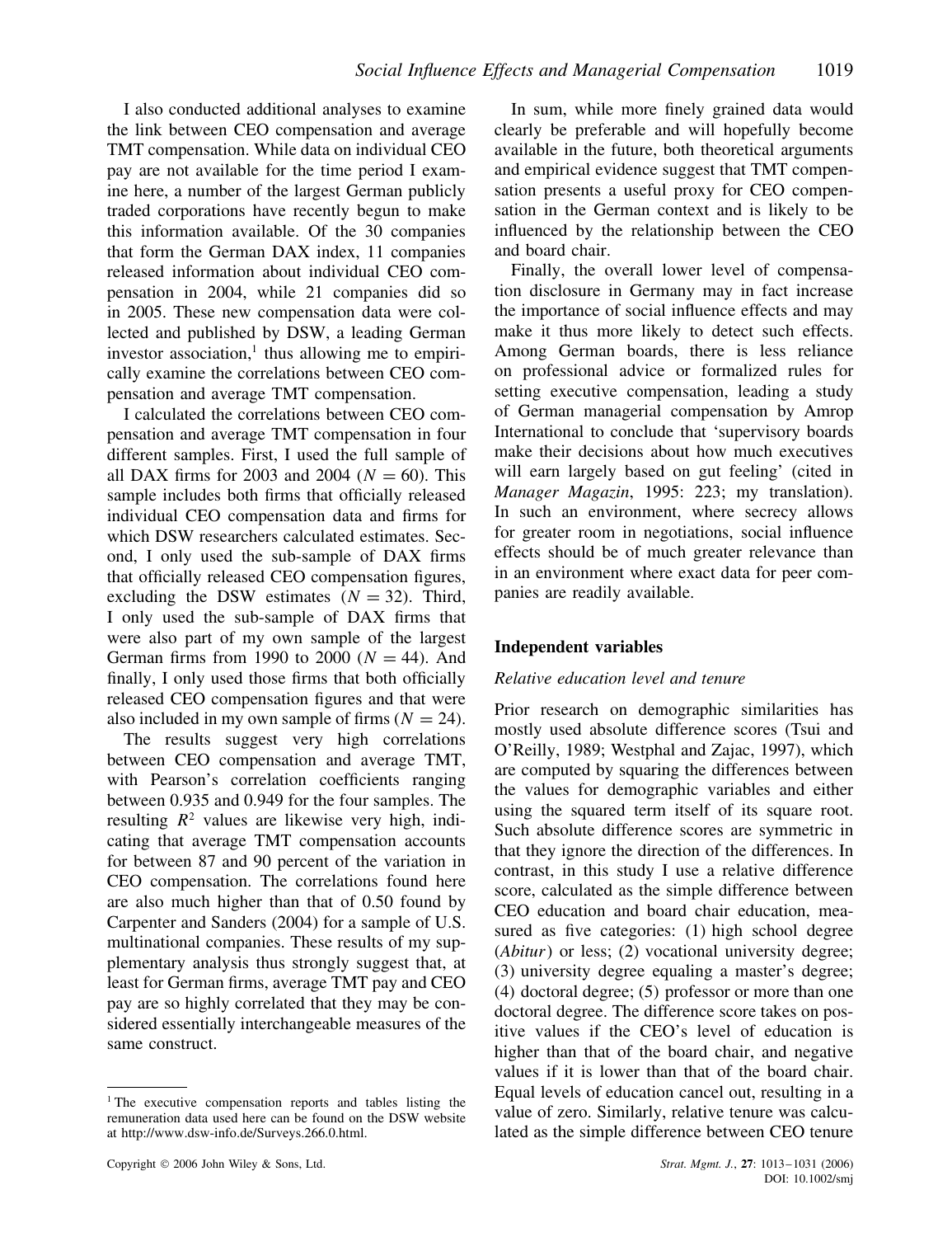and board chair tenure, measured in years. Finally, to contrast this relative with an absolute difference measure, I also estimate models using absolute (i.e., unsigned) difference scores.2

#### *Same educational specialization*

Specialization was assessed for the highest obtained university degree. I categorize executives into five educational specializations: arts, sciences, engineering, business and economics, and law (cf. Wiersema and Bantel, 1992). Presence of the same educational specialization for CEO and board chair was measured as a dummy variable.

## *Board chair is former CEO*

This binary variable was coded as one if the board chair had at any prior time served as the firm's CEO.

## *Ownership concentration*

Prior research on U.S. firms has tended to divide firms into externally and management-controlled using a binary measure and a cutoff point of 5 percent (e.g., Hambrick and Finkelstein, 1995; Werner, Tosi, and Gomez-Mejia, 2005). However, the German context is marked by much higher levels of ownership concentration, with shareholding of 5 percent or more being the rule rather than the exception. I therefore use a Herfindahl index as a continuous measure of ownership concentration, calculated by squaring the share each owner has of the total ownership and summing those squares.

#### *Board compensation*

This is measured as the average compensation of supervisory board members for each firm, reported in thousands of DM. Supervisory board members are compensated equally in Germany.

# **Control variables**

There is substantial research showing that *firm size* is a major determinant of executive pay (e.g., Ciscel and Carroll, 1980). There are several reasons for this relationship, including greater demands on CEOs, greater ability to pay, and greater prestige. Since this relationship is well established, I control for size using the  $log$  of sales.<sup>3</sup> Following previous research, I also control for performance using return on equity (e.g., Belliveau *et al*., 1996; Finkelstein and Hambrick, 1989). While stock option plans were only introduced by German companies during the middle of the observation period, the presence of such variable payment components will likely influence total cash compensation. I control for the presence of such plans using a binary variable, since information about the extent of stock incentive programs is not publicly available for German firms.

Previous research has also argued that larger boards tend to be stronger vs. management since the CEO's social influence will be diffused across more targets and larger boards are more likely to generate alternative coalitions that may challenge the CEO (Ocasio, 1994; Tanford and Penrod, 1984). Other researchers have suggested that larger boards may face collective actions problems, making them are less effective in their monitoring (Jensen, 1993; Yermack, 1996). I therefore control for board size using the number of members of the supervisory board. In Germany, there is a legally required number of board members that differs with the number of employees. German firms usually have 6 board members if they have fewer than 2000 employees, 12 board members if they have between 2000 and 10,000 employees, 16 if they have between 10,000 and 20,000 employees, and 20 for firms with more than 20,000 employees.

Since both human capital and power may influence the outcome of compensation negotiations, I also control for CEO and board chair education level, tenure, age. $4$  When estimating models

 $2$ As an alternative to difference scores, some authors (e.g., Edwards, 1995) have argued for the use of polynomial regression. While this approach is appropriate when the goal is to model complex congruence effects, the higher-order terms used in polynomial regression are frequently difficult to interpret (Edwards, 2001). To assess the need for a polynomial approach, I estimated regression models using the form described by Edwards and Parry (1993). However, the polynomial terms were not significant, suggesting a nonlinear relationship was not an issue, and a difference score was appropriate (cf. Ferrier, Smith, and Grimm, 1999: 382). I therefore report results using difference scores since this allows for testing of the additional interaction of interest and since such scores have been used previously to assess the relationship between executives and the board (e.g., Tsui and O'Reilly, 1989; Westphal and Zajac, 1997).

<sup>&</sup>lt;sup>3</sup> Using an alternative measure such as market capitalization leads to substantively identical results.

<sup>4</sup> As a robustness check, I also estimated additional models that included a series of dummy variable controls for the educational specialization of CEO and board chair. However, the results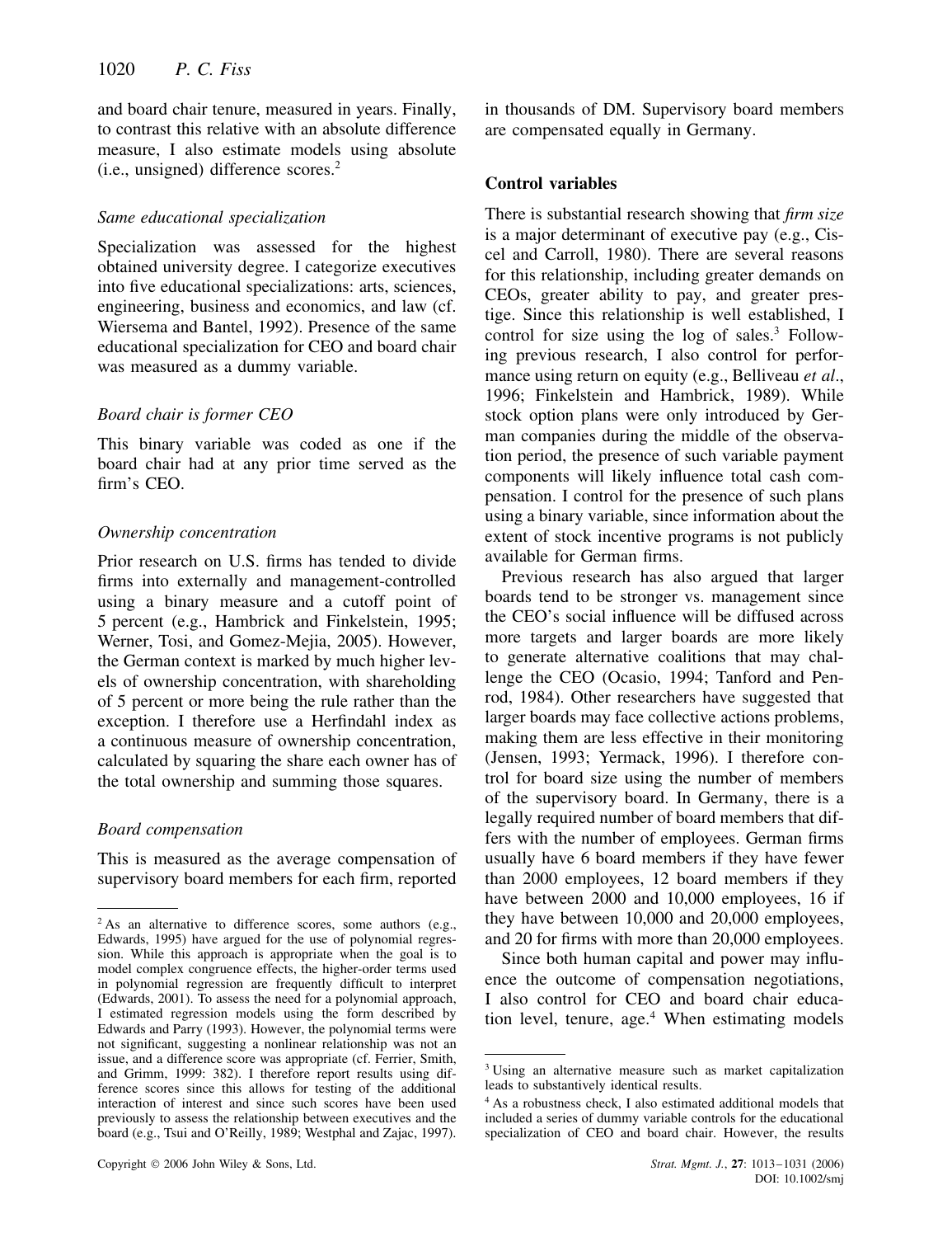using relative CEO education level and tenure, the controls for board chair education level and tenure are included as a linear combination in the relative difference score, making an additional control unnecessary. Furthermore, while research on Anglo-Saxon companies has focused on the role of CEO duality and outside directors in setting compensation levels, this is not an issue in the German context with a dual board structure, where members of a firm's management board are legally prohibited from simultaneously serving on the supervisory board. Finally, all models control for time-specific effects using year dummy variables.

#### **Analyses**

With few exceptions, previous research on the causal mechanisms affecting executive compensation has been limited by relying on crosssectional findings (Cordeiro and Veliyath, 2003; Schwalbach, 2001). In contrast, I use fixed-effects pooled time-series regression analysis (Allison, 1994; Johnson, 1995) to test my hypotheses. The model takes the following general form:

$$
y_{it} = \beta' x_{it} + \alpha_i + \delta_t + \varepsilon_{it},
$$
  

$$
t = 1, \dots, T(i), i = 1, \dots, N
$$

where  $\beta' x_{it}$  denotes the variables of interest in firm *i* and year *t*,  $\alpha_i$  is the constant effect for firm *i*,  $\delta_t$  are year-specific effects, and  $\varepsilon_{it}$  is the error term. The fixed effects model is statistically equivalent to a change-score model and removes all between-firm differences, leaving only withinfirm variation in executive compensation to be explained by the independent variables. The coefficients are thus not biased by any observed or unobserved unchanging firm differences, making the fixed effects model more suitable than a random effects model in situations where the observations do not constitute a random sample of a population (Hsiao, 1986; Petersen, 1993). For example, if firms have certain (uncontrolled) permanent features that influence executive compensation, such as industry-specific differences in pay or consistent increases in productivity over time, these effects are eliminated from the analyses. All independent

Copyright 2006 John Wiley & Sons, Ltd. *Strat. Mgmt. J.*, **27**: 1013–1031 (2006)

and control variables in the models were lagged by one year.

# **RESULTS**

Descriptive statistics and zero-order correlations among the variables are presented in Table 1. For the complete observation period, executives received on average about 830,000 DM in base compensation per year, while supervisory board members received an honorarium of about 48,000 DM per year. Table 2 presents the results of the fixed-effects time-series regression models of changes in executive compensation. Model 1 presents the baseline model with control variables only. Regarding the controls, the model shows the expected performance–pay link as evidenced by the significant effect of ROE on compensation. In line with prior findings, firm size is also a significant predictor of executive pay. Interestingly, supervisory board size is a significant predictor of compensation in Models 9 and 10, with larger boards approving higher levels of executive compensation, even when controlling for firm size. This finding offers support for the argument that larger boards may in fact be weaker and less able to properly monitor management (Jensen, 1993; Yermack, 1996). Such weaker monitoring capability is likely the result of collective action problems, where larger boards find it harder to coordinate their position vs. top management and resist CEO pressure towards higher compensation.

Hypothesis 1 predicted that a positive difference in education levels between CEO and board chair would increase compensation levels, while a negative difference would decrease them. To examine this hypothesis and whether relative rather than absolute differences matter, I first enter an absolute difference score in Model 2. This score is not significant. However, the relative difference score entered in Models 3 and 4 as well as the fully specified Model 10 shows the predicted effect that education level differences in favor of the CEO lead to higher levels of executive compensation. Furthermore, the models offer support for Hypothesis 2, which posited that the effect of education level differences would be stronger if both the CEO and board chair share the same educational specialization. I display this effect graphically in Figure 1, which demonstrates that the effect of education level differences varies

remained substantively unchanged, although multicollinearity problems resulted when the full set of dummies was included. I therefore report models without these dummy variables.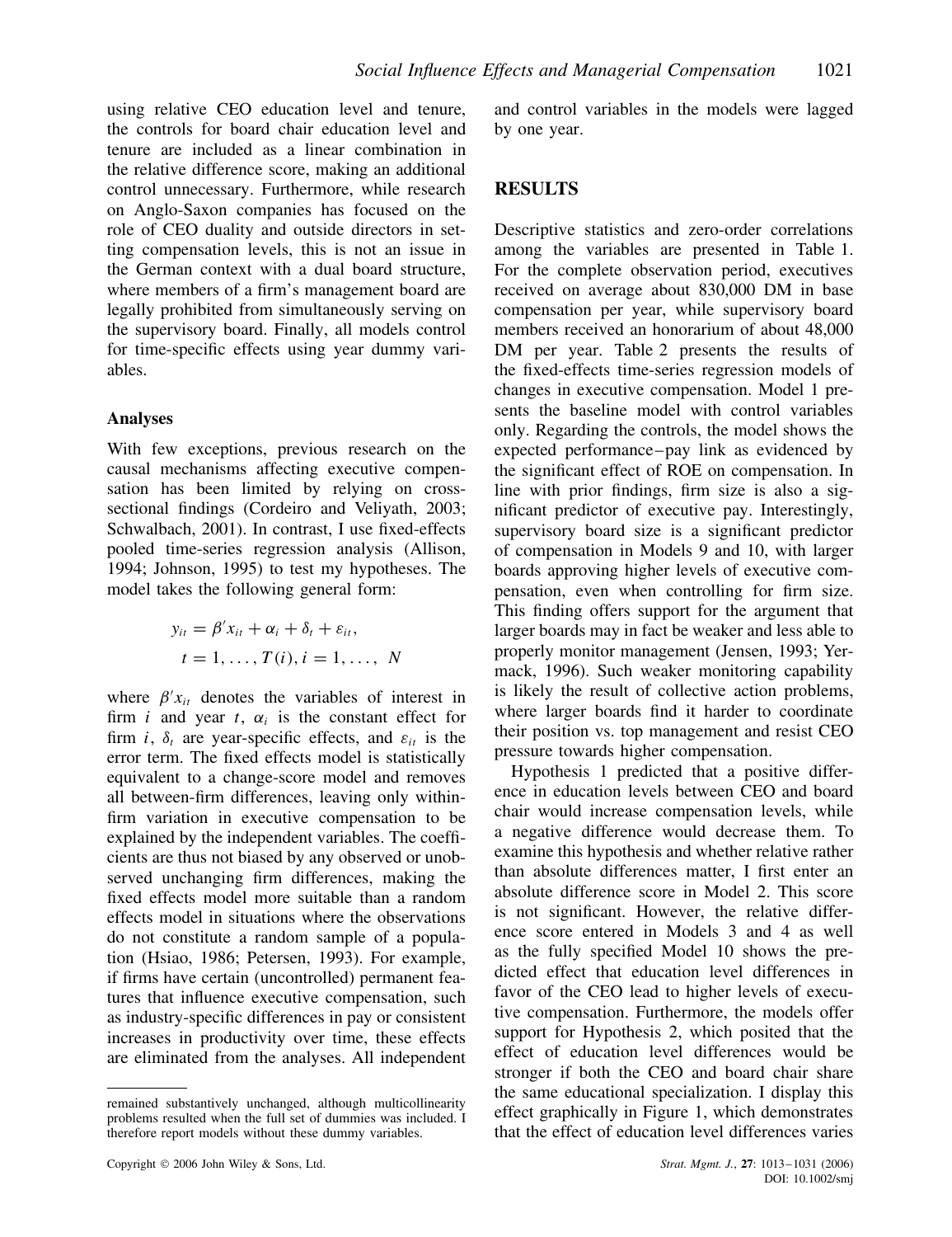| 5.96<br>62.08<br>15. Board chair tenure<br>16. CEO age | 13. Board chair education level<br>14. CEO tenure<br>10. Stock option plan<br>11. Same degree<br>12. CEO education level<br>9. Board size | 8.29<br>0.17<br>0.10<br>0.10<br>0.14 |  |  | \$\$\$\$\$\$\$\$\$\$\$\$<br>\$\$\$\$\$\$\$\$\$\$\$ | 8358888786378<br>836888786878 | 838896888888<br>83889688888 | 8588885588<br>666666666 | 83388823333<br>8388823333<br>83990000 | 8858838<br>0000000<br>$\overline{10}$ | $-0.68$<br>$-0.63$<br>$-0.00$<br>$-0.00$<br>$-0.00$<br>$\Box$ | 28385<br>28585<br>12 | 0.88312<br>$\mathbf{13}$ | 214<br>214<br>227<br>$\overline{4}$ | 0.38<br>15 | $\overline{16}$ |
|--------------------------------------------------------|-------------------------------------------------------------------------------------------------------------------------------------------|--------------------------------------|--|--|----------------------------------------------------|-------------------------------|-----------------------------|-------------------------|---------------------------------------|---------------------------------------|---------------------------------------------------------------|----------------------|--------------------------|-------------------------------------|------------|-----------------|
| 56.67<br>7. Board chair age                            |                                                                                                                                           |                                      |  |  |                                                    |                               |                             |                         |                                       |                                       |                                                               |                      |                          |                                     |            | 0.16            |
|                                                        |                                                                                                                                           |                                      |  |  |                                                    |                               |                             |                         |                                       |                                       |                                                               |                      |                          |                                     |            |                 |

<sup>a</sup> $n = 847$ . Correlations equal to or greater than 0.06 are significant at  $p < 0.05$ .  $n = 847$ . Correlations equal to or greater than 0.06 are significant at  $p < 0.05$ .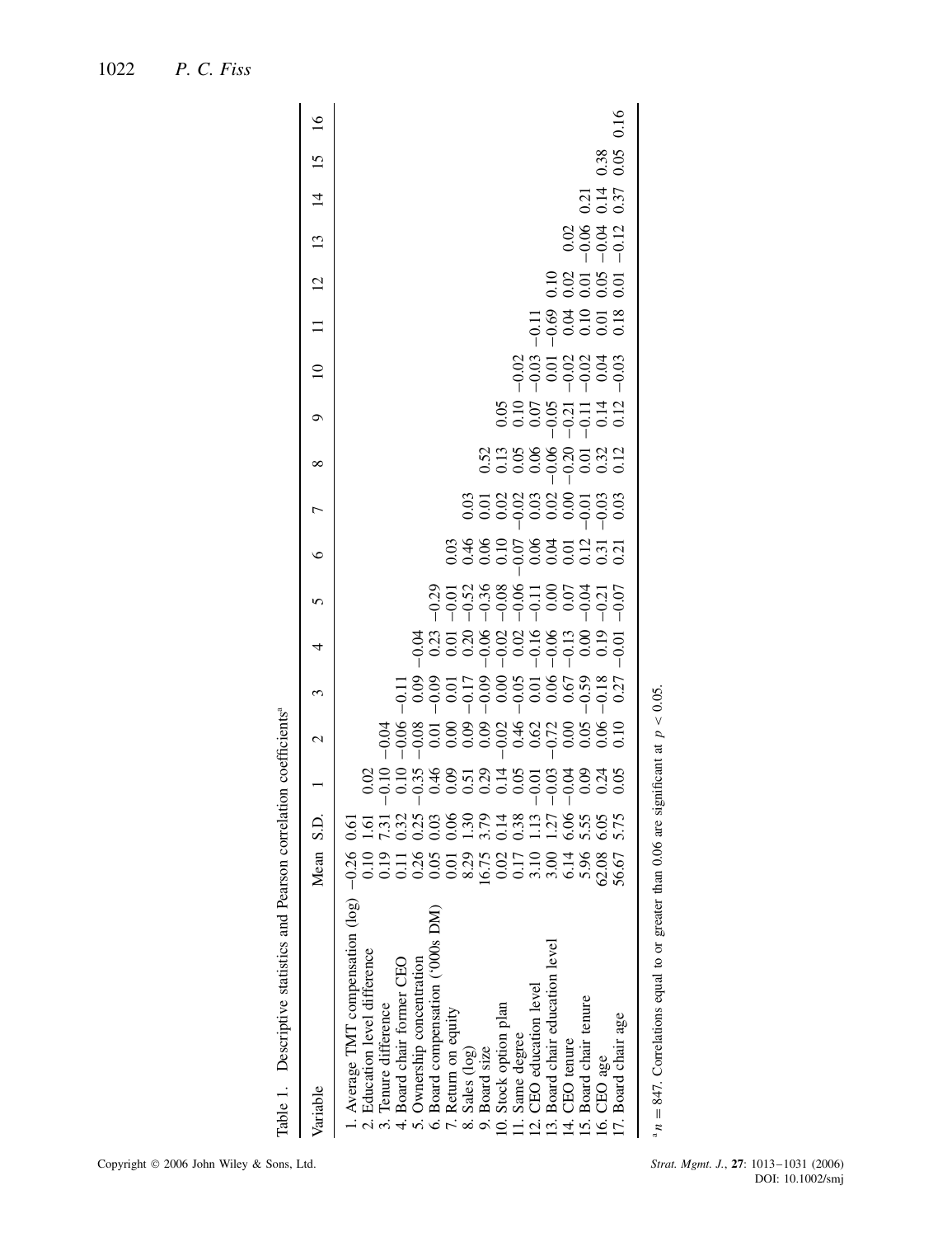| Independent<br>variable                                                                      | Model<br>1                                                                                                                                                        | Model<br>2                                                                                                                                              | Model<br>3                                                                                                                                     | Model<br>4                                                                                                                                      | Model<br>5                                                                                                                                   | Model $6$                                                                                                                                         | Model $\frac{7}{7}$                                                                                                                                                                                                                                                                             | Model $_{\rm 8}$                                                         | Model<br>9                                                                                                                                                                      | Model<br>$10$                                       |
|----------------------------------------------------------------------------------------------|-------------------------------------------------------------------------------------------------------------------------------------------------------------------|---------------------------------------------------------------------------------------------------------------------------------------------------------|------------------------------------------------------------------------------------------------------------------------------------------------|-------------------------------------------------------------------------------------------------------------------------------------------------|----------------------------------------------------------------------------------------------------------------------------------------------|---------------------------------------------------------------------------------------------------------------------------------------------------|-------------------------------------------------------------------------------------------------------------------------------------------------------------------------------------------------------------------------------------------------------------------------------------------------|--------------------------------------------------------------------------|---------------------------------------------------------------------------------------------------------------------------------------------------------------------------------|-----------------------------------------------------|
| Absolute education level difference<br>Relative education level difference                   |                                                                                                                                                                   | $-0.008$<br>(0.012)                                                                                                                                     | $0.025$ <sup>*</sup>                                                                                                                           |                                                                                                                                                 |                                                                                                                                              |                                                                                                                                                   |                                                                                                                                                                                                                                                                                                 |                                                                          |                                                                                                                                                                                 |                                                     |
| Relative educ. level difference x same<br>Absolute tenure difference<br>educ. specialization |                                                                                                                                                                   |                                                                                                                                                         |                                                                                                                                                | $\begin{array}{c} 0.020 \\ (0.014) \\ 0.059^* \\ 0.059^* \end{array}$                                                                           | $-0.001$<br>(0.002)                                                                                                                          |                                                                                                                                                   |                                                                                                                                                                                                                                                                                                 |                                                                          |                                                                                                                                                                                 | $0.025$<br>$0.014$<br>$0.048$<br>$0.025$<br>$0.025$ |
| Relative tenure difference                                                                   |                                                                                                                                                                   |                                                                                                                                                         |                                                                                                                                                |                                                                                                                                                 |                                                                                                                                              | $0.007**$<br>(0.002)                                                                                                                              |                                                                                                                                                                                                                                                                                                 |                                                                          |                                                                                                                                                                                 |                                                     |
| Board chair former CEO                                                                       |                                                                                                                                                                   |                                                                                                                                                         |                                                                                                                                                |                                                                                                                                                 |                                                                                                                                              |                                                                                                                                                   | $-0.060$<br>$(0.044)$                                                                                                                                                                                                                                                                           |                                                                          |                                                                                                                                                                                 |                                                     |
| Board chair former CEO x ownership<br>Board compensation<br>concentration                    |                                                                                                                                                                   |                                                                                                                                                         |                                                                                                                                                |                                                                                                                                                 |                                                                                                                                              |                                                                                                                                                   |                                                                                                                                                                                                                                                                                                 | $\begin{array}{c} 0.006 \\ (0.055) \\ -0.251^{*} \\ (0.129) \end{array}$ |                                                                                                                                                                                 |                                                     |
| Return on equity                                                                             |                                                                                                                                                                   |                                                                                                                                                         |                                                                                                                                                |                                                                                                                                                 |                                                                                                                                              |                                                                                                                                                   |                                                                                                                                                                                                                                                                                                 |                                                                          |                                                                                                                                                                                 |                                                     |
| Sales (log)                                                                                  |                                                                                                                                                                   |                                                                                                                                                         |                                                                                                                                                |                                                                                                                                                 |                                                                                                                                              |                                                                                                                                                   |                                                                                                                                                                                                                                                                                                 |                                                                          |                                                                                                                                                                                 |                                                     |
| Same educational specialization                                                              |                                                                                                                                                                   |                                                                                                                                                         |                                                                                                                                                |                                                                                                                                                 |                                                                                                                                              |                                                                                                                                                   |                                                                                                                                                                                                                                                                                                 |                                                                          |                                                                                                                                                                                 |                                                     |
| Ownership concentration                                                                      |                                                                                                                                                                   |                                                                                                                                                         |                                                                                                                                                |                                                                                                                                                 |                                                                                                                                              |                                                                                                                                                   |                                                                                                                                                                                                                                                                                                 |                                                                          |                                                                                                                                                                                 |                                                     |
| Board size                                                                                   | $\begin{array}{c} 0.487^{**} \\ 0.131) \\ 0.158^{**} \\ 0.035) \\ 0.035) \\ 0.037 \\ 0.042) \\ 0.067 \\ 0.033 \\ 0.033 \\ 0.003 \\ 0.003 \\ 0.003 \\ \end{array}$ | $\begin{array}{l} 0.486^{**} \\ 0.131) \\ 0.160^{**} \\ 0.035 \\ 0.0335 \\ 0.042) \\ 0.068 \\ 0.003 \\ 0.003 \\ 0.003 \\ 0.003 \\ 0.003 \\ \end{array}$ | $\begin{array}{l} 0.487^{**} \\ 0.131) \\ 0.158^{**} \\ 0.035) \\ 0.035 \\ 0.037 \\ 0.042) \\ 0.067 \\ 0.033 \\ 0.003 \\ 0.003 \\ \end{array}$ | $\begin{array}{c} 0.485^{**} \\ 0.130) \\ 0.159^{**} \\ 0.035) \\ 0.0035 \\ 0.0060 \\ 0.067 \\ 0.004 \\ 0.004 \\ 0.003 \\ 0.005 \\ \end{array}$ | $\begin{array}{l} 0.459^{**} \\ 0.132) \\ 0.086^{**} \\ 0.032) \\ 0.047 \\ 0.043) \\ 0.043 \\ 0.065 \\ 0.005) \\ 0.003 \\ 0.005 \end{array}$ | $\begin{array}{c} 0.487^{**} \\ 0.131) \\ 0.158^{**} \\ 0.035 \\ 0.0337 \\ 0.0042) \\ 0.0067 \\ 0.003 \\ 0.0033 \\ 0.003 \\ 0.003 \\ \end{array}$ | $\begin{array}{c} 0.487^{**} \\ 0.131) \\ 0.163^{**} \\ 0.035, \\ 0.041, \\ 0.042, \\ 0.067, \\ 0.035, \\ 0.005, \\ 0.003, \\ 0.005, \\ 0.005, \\ 0.005, \\ 0.005, \\ 0.005, \\ 0.005, \\ 0.005, \\ 0.005, \\ 0.005, \\ 0.005, \\ 0.005, \\ 0.005, \\ 0.005, \\ 0.005, \\ 0.005, \\ 0.005, \\ $ |                                                                          | $\begin{array}{l} 2.653^{**} \\ (0.531) \\ (0.493^{**} \\ (0.129) \\ (0.1120^{**}) \\ (0.035) \\ (0.0042) \\ (0.005) \\ (0.0042) \\ (0.0067) \\ (0.005) \\ (0.005) \end{array}$ |                                                     |
|                                                                                              |                                                                                                                                                                   |                                                                                                                                                         |                                                                                                                                                |                                                                                                                                                 |                                                                                                                                              |                                                                                                                                                   |                                                                                                                                                                                                                                                                                                 |                                                                          |                                                                                                                                                                                 | (continued overleaf)                                |

Fixed-effects time-series regression models predicting compensation<sup>ª</sup> Table 2. Fixed-effects time-series regression models predicting compensationa Table 2.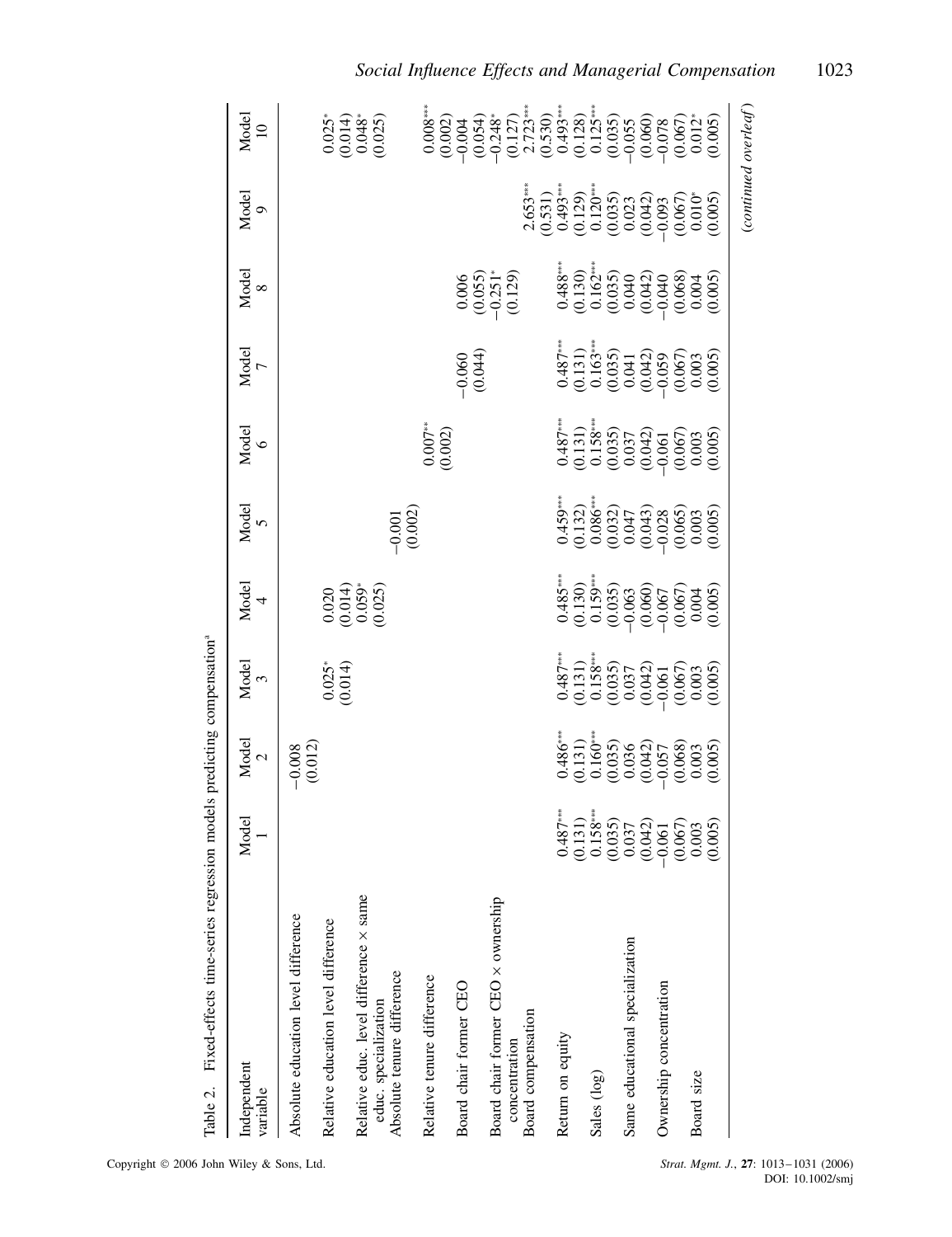| Table 2. (Continued)                                             |                                                                           |                |                                                                                                                                                           |                                                                                                                                 |            |                                                                                              |                                                                                                                                                                                                                                                                       |                                                                                                                                                                                                                                                                                               |                                                                                                                                                                                                                                                                                             |                                                                                                        |
|------------------------------------------------------------------|---------------------------------------------------------------------------|----------------|-----------------------------------------------------------------------------------------------------------------------------------------------------------|---------------------------------------------------------------------------------------------------------------------------------|------------|----------------------------------------------------------------------------------------------|-----------------------------------------------------------------------------------------------------------------------------------------------------------------------------------------------------------------------------------------------------------------------|-----------------------------------------------------------------------------------------------------------------------------------------------------------------------------------------------------------------------------------------------------------------------------------------------|---------------------------------------------------------------------------------------------------------------------------------------------------------------------------------------------------------------------------------------------------------------------------------------------|--------------------------------------------------------------------------------------------------------|
| Independent<br>variable                                          | Model                                                                     | $Mode1$<br>$2$ | Model<br>3                                                                                                                                                | $Model$ 4                                                                                                                       | Model<br>5 | $Mode$<br>$6$                                                                                | Model<br>7                                                                                                                                                                                                                                                            | Model<br>8                                                                                                                                                                                                                                                                                    | Model<br>9                                                                                                                                                                                                                                                                                  | $\frac{10}{10}$                                                                                        |
| Stock option plan                                                | 0.105                                                                     |                | $\begin{array}{c} 0.105\ 0.065) \ 0.023\ 0.020) \end{array}$                                                                                              | $\begin{array}{c} 0.098 \\ 0.065) \\ -0.030 \\ 0.020 \end{array}$                                                               |            |                                                                                              |                                                                                                                                                                                                                                                                       |                                                                                                                                                                                                                                                                                               |                                                                                                                                                                                                                                                                                             | $0.090$<br>$0.064$<br>$0.031$<br>$0.020$                                                               |
| CEO education level                                              | $\begin{array}{c} (0.065) \\ 0.003 \\ (0.012) \\ -0.025 \end{array}$      |                |                                                                                                                                                           |                                                                                                                                 |            |                                                                                              |                                                                                                                                                                                                                                                                       |                                                                                                                                                                                                                                                                                               |                                                                                                                                                                                                                                                                                             |                                                                                                        |
|                                                                  |                                                                           |                |                                                                                                                                                           |                                                                                                                                 |            |                                                                                              |                                                                                                                                                                                                                                                                       |                                                                                                                                                                                                                                                                                               |                                                                                                                                                                                                                                                                                             |                                                                                                        |
| Board chair education level                                      |                                                                           |                |                                                                                                                                                           |                                                                                                                                 |            | $\begin{array}{l} 0.105\\0.065)\\ 0.003\\0.012)\\ 0.012\\0.014\\0.003\\0.003\end{array}$     | $\begin{array}{l} 0.100\\ 0.065)\\ 0.003\\ 0.012)\\ 2.000\\ 0.011)\\ 1.000\\ 0.000\\ 0.000\\ 0.000\\ 0.000\\ 0.000\\ 0.000\\ 0.000\\ 0.000\\ 0.000\\ 0.000\\ 0.000\\ 0.000\\ 0.000\\ 0.000\\ 0.000\\ 0.000\\ 0.000\\ 0.000\\ 0.000\\ 0.000\\ 0.000\\ 0.000\\ 0.000\\$ | $\begin{array}{l} 0.107 \\ 0.066 \\ 0.004 \\ 0.0101 \\ 0.004 \\ 0.004 \\ 0.0004 \\ 0.0000 \\ 0.0000 \\ 0.0000 \\ 0.0000 \\ 0.0000 \\ 0.0000 \\ 0.0000 \\ 0.0000 \\ 0.0000 \\ 0.0000 \\ 0.0000 \\ 0.0000 \\ 0.0000 \\ 0.0000 \\ 0.0000 \\ 0.0000 \\ 0.0000 \\ 0.0000 \\ 0.0000 \\ 0.0000 \\ 0$ | $\begin{array}{l} 0.096 \\ 0.064) \\ 0.0000 \\ 0.0101 \\ 0.0000 \\ 0.0000 \\ 0.0000 \\ 0.0000 \\ 0.0000 \\ 0.0000 \\ 0.0000 \\ 0.0000 \\ 0.0000 \\ 0.0000 \\ 0.0000 \\ 0.0000 \\ 0.0000 \\ 0.0000 \\ 0.0000 \\ 0.0000 \\ 0.0000 \\ 0.0000 \\ 0.0000 \\ 0.0000 \\ 0.0000 \\ 0.0000 \\ 0.000$ |                                                                                                        |
| CEO tenure                                                       | $\begin{array}{c} (0.014) \\ 0.004^* \\ (0.002) \\ (0.007)^* \end{array}$ |                |                                                                                                                                                           |                                                                                                                                 |            |                                                                                              |                                                                                                                                                                                                                                                                       |                                                                                                                                                                                                                                                                                               |                                                                                                                                                                                                                                                                                             |                                                                                                        |
|                                                                  |                                                                           |                |                                                                                                                                                           |                                                                                                                                 |            |                                                                                              |                                                                                                                                                                                                                                                                       |                                                                                                                                                                                                                                                                                               |                                                                                                                                                                                                                                                                                             | $-0.004$<br>$(0.003)$                                                                                  |
| Board chair tenure                                               |                                                                           |                |                                                                                                                                                           |                                                                                                                                 |            |                                                                                              |                                                                                                                                                                                                                                                                       |                                                                                                                                                                                                                                                                                               |                                                                                                                                                                                                                                                                                             |                                                                                                        |
|                                                                  | $\begin{array}{c} (0.002)\\ 0.003 \end{array}$                            |                |                                                                                                                                                           |                                                                                                                                 |            |                                                                                              |                                                                                                                                                                                                                                                                       |                                                                                                                                                                                                                                                                                               |                                                                                                                                                                                                                                                                                             |                                                                                                        |
| CEO age                                                          |                                                                           |                |                                                                                                                                                           |                                                                                                                                 |            |                                                                                              |                                                                                                                                                                                                                                                                       |                                                                                                                                                                                                                                                                                               |                                                                                                                                                                                                                                                                                             |                                                                                                        |
|                                                                  | $(0.002)$<br>$0.005*$                                                     |                |                                                                                                                                                           |                                                                                                                                 |            |                                                                                              |                                                                                                                                                                                                                                                                       |                                                                                                                                                                                                                                                                                               |                                                                                                                                                                                                                                                                                             |                                                                                                        |
| Board chair age                                                  |                                                                           |                |                                                                                                                                                           |                                                                                                                                 |            |                                                                                              |                                                                                                                                                                                                                                                                       |                                                                                                                                                                                                                                                                                               |                                                                                                                                                                                                                                                                                             |                                                                                                        |
|                                                                  | (0.002)                                                                   |                |                                                                                                                                                           |                                                                                                                                 |            |                                                                                              |                                                                                                                                                                                                                                                                       |                                                                                                                                                                                                                                                                                               |                                                                                                                                                                                                                                                                                             |                                                                                                        |
| Constant                                                         | $-1.871***$                                                               |                |                                                                                                                                                           |                                                                                                                                 |            |                                                                                              |                                                                                                                                                                                                                                                                       |                                                                                                                                                                                                                                                                                               |                                                                                                                                                                                                                                                                                             |                                                                                                        |
|                                                                  | (0.332)                                                                   |                | $\begin{array}{l} 0.004^{*} \\ (0.0002) \\ (0.007^{*}) \\ (0.003) \\ (0.003) \\ (0.0002) \\ (0.0003) \\ (0.003) \\ (-1.871^{*} \\ (0.332) \\ \end{array}$ | $0.005$<br>$0.0002$<br>$0.0002$<br>$0.0000$<br>$0.0000$<br>$0.0000$<br>$0.0000$<br>$0.0000$<br>$0.0000$<br>$0.0000$<br>$0.0000$ |            | $\begin{array}{c} 0.003 \\ 0.002) \\ 0.005 \\ 0.003 \\ 0.001 \\ -1.871 \\ 0.332 \end{array}$ |                                                                                                                                                                                                                                                                       |                                                                                                                                                                                                                                                                                               |                                                                                                                                                                                                                                                                                             | $\begin{array}{l} 0.001 \\ (0.002) \\ 0.005^* \\ (0.002) \\ (0.002) \\ 1.726^* \\ (0.333) \end{array}$ |
| $n = 847$ ; * $p \le 0.05$ ; ** $p \le 0.01$ ; *** $p \le 0.001$ |                                                                           |                |                                                                                                                                                           |                                                                                                                                 |            |                                                                                              | significance tests are one-tailed for directional hypotheses and two-tailed for control variables                                                                                                                                                                     |                                                                                                                                                                                                                                                                                               |                                                                                                                                                                                                                                                                                             |                                                                                                        |

1024 *P. C. Fiss*

Copyright  $\oslash$  2006 John Wiley & Sons, Ltd.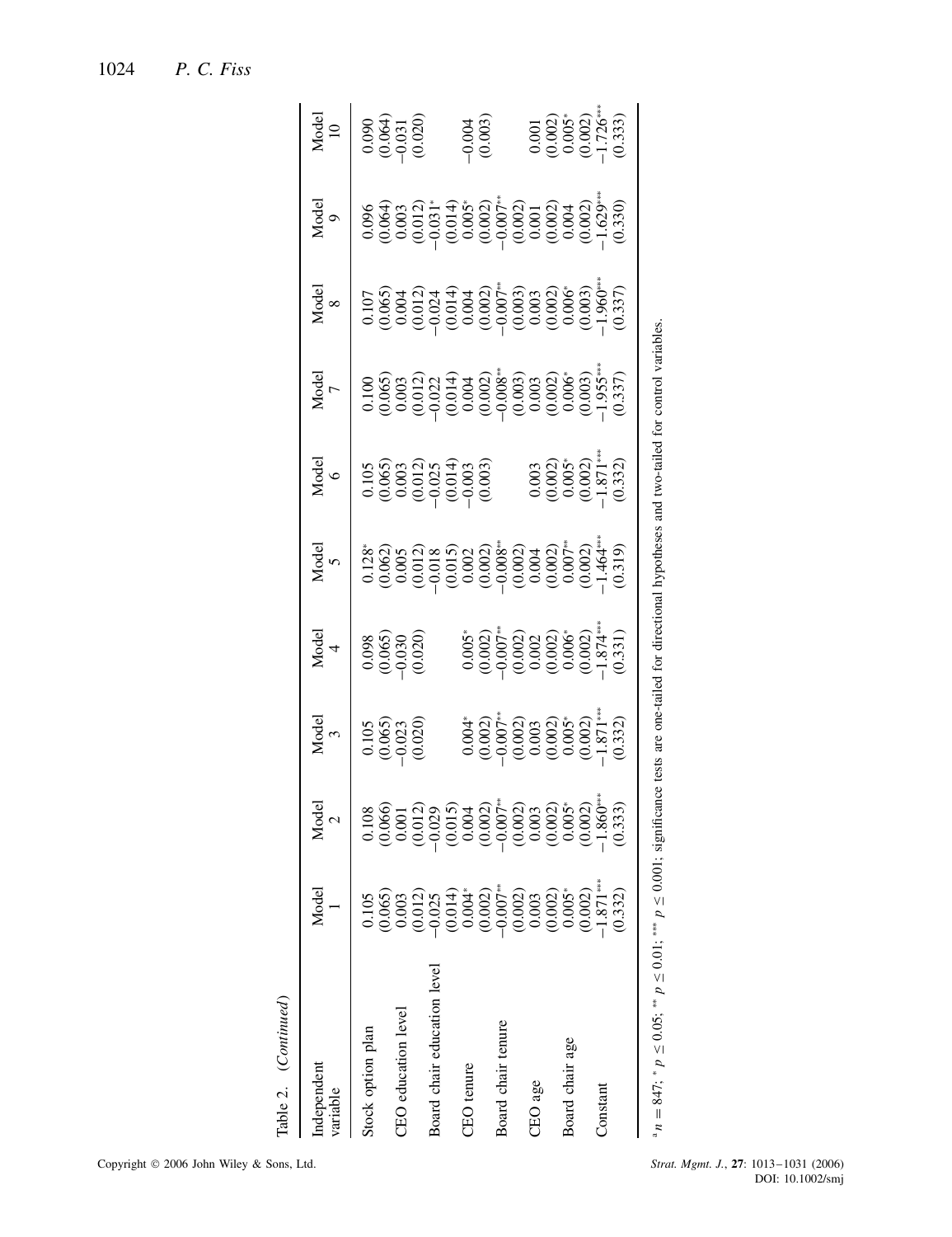

Figure 1. Interaction between education level differences and same degree

significantly depending on shared specialization. If both CEO and board share received their degree in the same field, then this amplifies the importance of educational differences, making both favorable and unfavorable comparisons much more salient in the determination of CEO compensation.

Results in Table 2 also suggest strong support for tenure differences between the CEO and board chair, as posited by Hypothesis 3. Again, an absolute difference score is not significant, as shown in Model 5. However, the relative difference score entered in Model 6 and the fully specified Model 10 does show the expected positive effect for tenure differences in favor of the CEO. These results thus offer support for the hypothesis and also show the use of employing a relative rather than absolute similarity/difference measure for these variables.

Hypothesis 4 predicted that board chairs who formerly served as the firm's CEO would approve relatively higher levels of CEO compensation. The regression models do not offer support for an independent main effect of having similar role experiences. However, the models do offer support for a

conditional effect as stated in Hypothesis 5, which posited that the effect of such similar experiences would depend on the presence of powerful owners with an incentive for monitoring board behavior. The interaction between differences in board chair expertise and ownership concentration is graphically shown in Figure 2. In firms that may be categorized as completely management-controlled (without at least one large block holder), CEOs receive about average levels of compensation. On the other hand, in firms categorized as essentially owner-controlled, CEOs receive significantly lower levels of compensation. These findings suggest that having a board chair who is a former CEO may carry a significant penalty, depending on context. Powerful block holders are apparently able to use the board chair's expertise as a former CEO to critically evaluate the actions of the current CEO and to support the board chair in negotiations over compensation, making such board chairs apparently much less likely to defer to demands for greater TMT pay.

Finally, the models offer support for the operation of reciprocity effects relating to board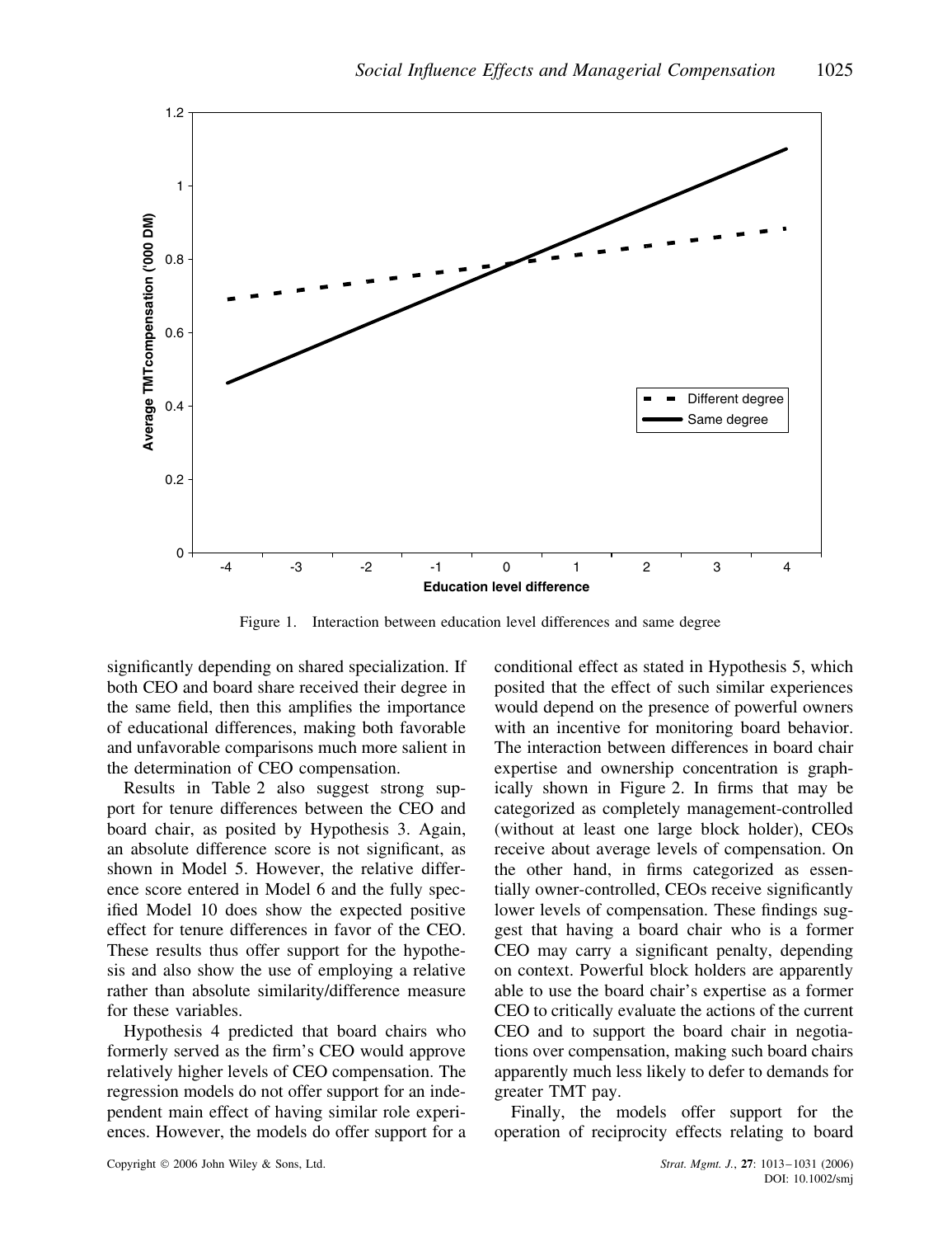

Figure 2. Interaction between ownership concentration and board chair experience

compensation. As predicted by Hypothesis 6, the results of Models 9 and 10 show a strong positive effect of board compensation on executive pay, where an additional 10,000 DM of average supervisory board compensation increases managerial compensation by roughly 3 percent.

# **DISCUSSION**

This study contributes to a growing body of research on the behavioral determinants of executive compensation by showing the importance of the CEO's relative position *vis-à-vis* the board. Specifically, my findings demonstrate significant effects for relative rather than absolute CEO education and tenure. While traditional human capital and resource dependence arguments hold that CEOs are likely to be compensated for their human capital because it benefits the firm, my findings instead support a social influence perspective on TMT pay, where difference rather than similarity in human capital levels affects the relationship between the CEO and the board, pointing to the importance of relative rather than absolute standing (cf. Hambrick and Cannella, 1993).

The results of this study furthermore demonstrate the importance of context for social influence theories—it clearly matters in which context the evaluation is made. In fact, the effect of comparability can both benefit and hurt executives, as shown for the relationship between education level and specialization, where comparability increased the effect of both positive and negative education differentials. Likewise, the effect of similar experience between CEO and board chair depended importantly on whether a powerful blockholder was present, suggesting again that the operation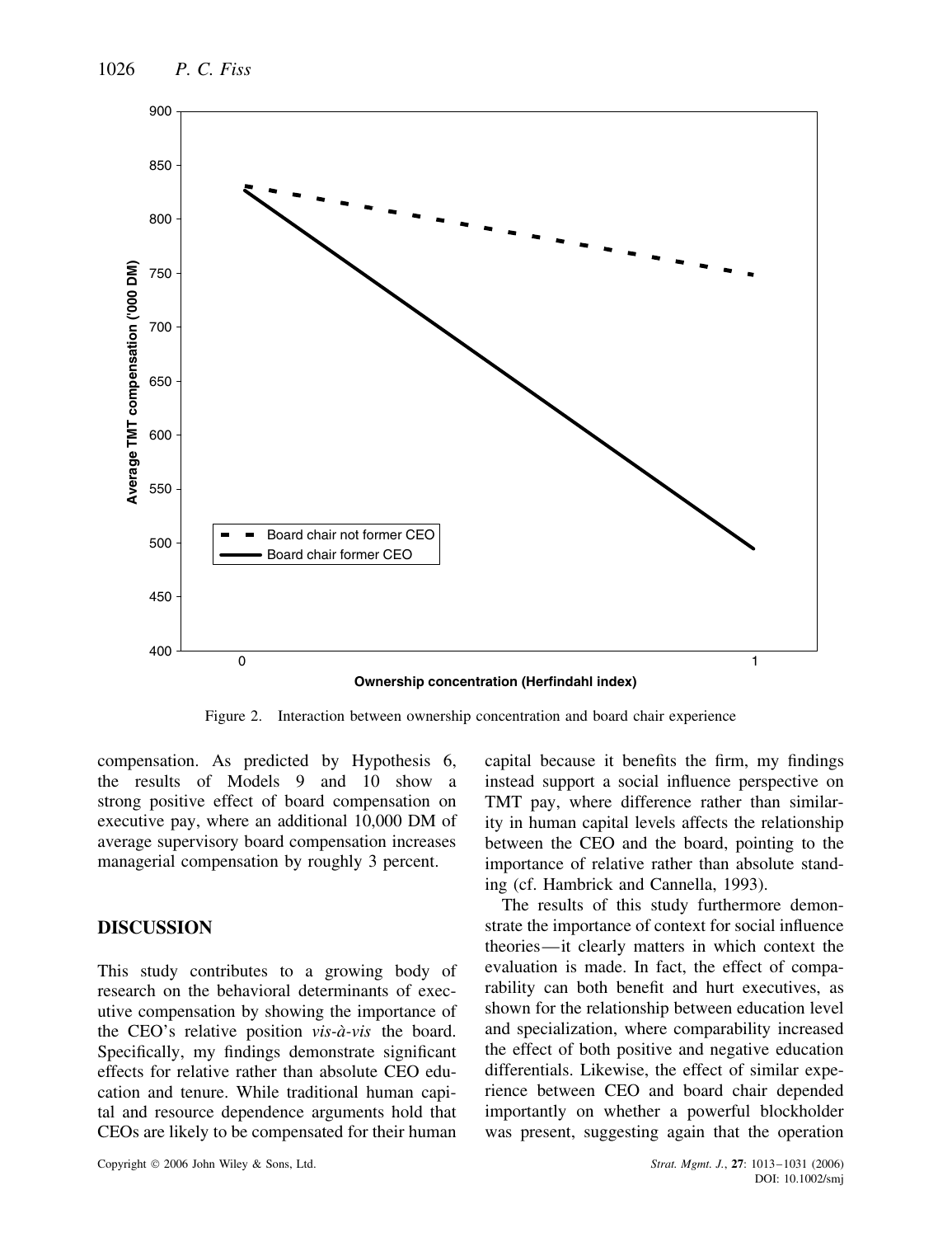of social influence mechanisms is best understood as inherently contextual. These findings indicate an increased focus on interaction in addition to main effects when examining the role of social influence and comparison mechanisms. However, it also needs to be noted that while the contextdependence argument for Hypothesis 2 presents a refinement of existing theory, its scope may be somewhat limited and care needs to be taken when applying this argument to other settings. For instance, the importance of education level for executive status is likely to be particularly relevant in the German context, where formal degrees tend to be more important for executive status, and the comparability of such degrees is thus likely to show a stronger effect in general.

Regarding the relationship between the former CEO and the successor, the current findings not so much support a theory of role empathy or friendship, but rather point to the importance of insider knowledge and expertise at the helm of the firm for properly evaluating CEO performance. In the United States, the current discussion on the role of directors has to a large extent focused on the importance of independence, and insider experience is usually seen as compromising. In contrast, the current study suggests that insider expertise may become a significant asset when coupled with greater oversight by owners, an issue that is likely to be particularly relevant in Germany, where ownership concentration is considerably higher on average than in the United States and board chairs are frequently the former CEOs of the firm. Specifically, such CEO–board chairs are likely to have greater knowledge of the firm and industry, allowing them to better control the process of setting CEO compensation. As former CEOs, such board chairs should understand the true firm- and industry-level opportunities and constraints for the current CEO, allowing the chairs to see through specious justifications for pay raises or deterring unjustified demands in the first place. However, whether this expertise of the board chair is used to the benefit of shareholders appears to depend strongly on the level of ownership concentration. If concentration is low, then the experience of such board chairs apparently does not affect CEO compensation. However, if the level of ownership concentration is relatively high, as is often the case in Germany, then it apparently assures that the insider knowledge of the board chair is used in the shareholder's interest. The current study thus

suggests a contingent role of insider status that differs depending on whether there is a powerful owner looking over the board chair's shoulder. At the same time, my findings also suggest that in the absence of such owner oversight, there is rather little benefit for German CEOs in having their predecessor at the helm of the board.

The current study also offers evidence of reciprocity effects regarding the setting of compensation, with raises in board compensation subsequently leading to higher managerial compensation. While reciprocity effects have been shown previously for other contexts (e.g., Westphal and Zajac, 1997), my findings suggest that raises for the supervisory board may present a subtle way that executives can use to influence the board. While the setting of board compensation may not be under the direct control of management, as such raises usually have to be approved by shareholders, management can frequently facilitate such raises and support them during annual shareholder meetings, thereby creating conditions in which directors will find it harder to resist managements' own requests for higher compensation.

An important goal of this study has been to show differences in how social influence processes in executive compensation may operate outside the U.S. context. Responding to calls for a greater international focus in compensation research (e.g., Barkema and Gomez-Mejia, 1998; Barkema, Geroski, and Schwalbach, 1997), my research offers new evidence on how higher levels of ownership concentration or different governance structures such as laws prohibiting CEO duality may affect social influence processes. By using original data from a different context, I furthermore provide evidence on the operation of statistical relationships previously explored in the U.S. setting, such as the performance–pay link and the relationship of board size and executive compensation. My study thus also contributes to growing interest in compensation practices of German firms (e.g., Kraft and Niederprum, 1999; Tuschke and Sanders, 2003). Insights gained in this context may also reflect back on findings from the U.S. context. For example, while outside directors are currently suggested as the most effective means for monitoring executives and safeguarding shareholder interests, this study implies that there may be benefits to having insider knowledge on the board if it is possible to combine this knowledge with efficient oversight from shareholders. While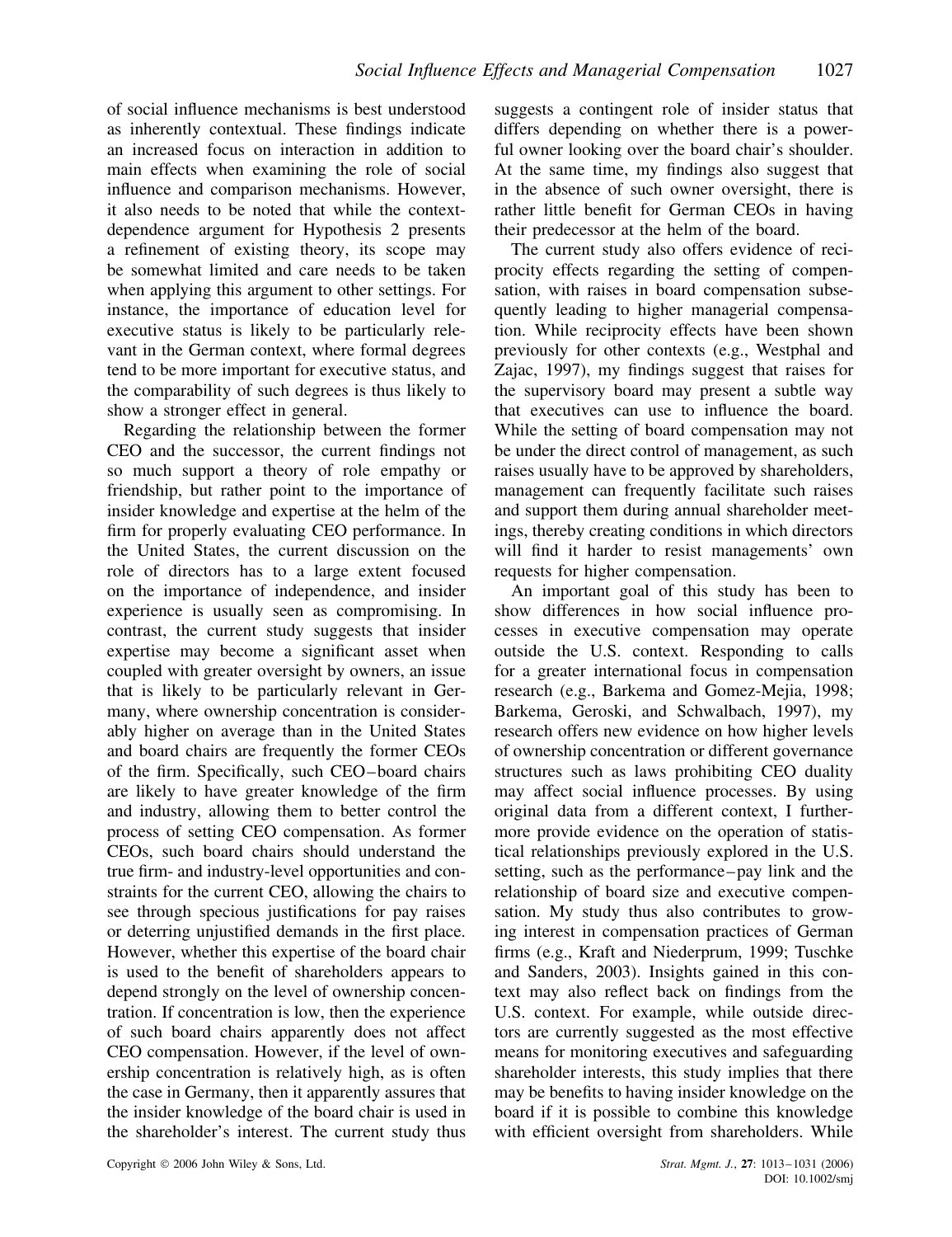prior research on the role of ownership concentration in U.S. firms has provided mixed evidence (Elhagrasey, Harrison, and Buchholz, 1999), many of these studies have used a relatively low cutoff point of 5 percent ownership. However, truly effective monitoring may in fact require larger ownership stakes than this. Among German firms, there is considerably greater variance in ownership stakes, making it more likely to detect the actually beneficial effect of combining an insider board chair with shareholder monitoring.

Similarly, the detection of board effects seems particularly likely in the German system of corporate governance, which does not have an active external market for corporate control. In such governance systems, where the threat of takeovers is reduced or largely absent, monitoring boards tend to have greater disciplinatory power (Moerland, 1995). Accordingly, data from countries such as Germany may be especially useful in studying the role of boards in governance and may offer new insights to an ongoing debate, suggesting for example that increases in board size may lead to collective action problems and weaker boards rather than diffusing the social influence of executives, as previously assumed.

By using a longitudinal design, the current study also presents a methodological advancement over previous cross-sectional analyses, allowing stronger causal inferences. The panel used here is sufficiently long enough (10 years) to allow for fairly robust parameter estimates. In contrast, cross-sectional studies that rely on a single year of data carry a much greater danger of failing to correctly estimate a relationship, or to even detect it (Bowen and Wiersema, 1999; Rumelt, 1991). Furthermore, by using a fixed-effects approach, the current study addresses the important concern of accounting for firm-specific, unchanging components. In a cross-sectional analysis, the relationship between director and executive compensation found here might perhaps also be explained by unmeasured differences in compensation policy across firms. However, the fixed-effects approach used here allows us to rule out this alternative explanation and significantly increases the generalizability of the findings (Bowen and Wiersema, 1999).

Future research should continue to examine how social influence mechanisms may operate in regard to alternative compensation mechanisms, such as the extent of stock option plans or executive privileges. While such data are currently not available for the German business environment, they would allow for a much more detailed analysis of possible differences between fixed and variable compensation components, and how the presence of such variable components may itself affect subsequent evaluation processes by the board. Relatedly, this study has focused on the relationship between CEO and board chair. While this relationship is arguably pivotal for the effectiveness of board governance in general (Roberts and Stiles, 1999) and while there is reason to believe that this relationship is even more relevant in the German context, further research should aim to expand our understanding of how broader measures of context interact with different compensation components. As new sources of data for other members of the management and supervisory board may become available in the future, such research might also examine whether the mechanisms observed here also apply to smaller firms and expand the focus to other national contexts.

The arguments developed here about the importance of relative standing may also be brought to bear on other outcomes relevant to the CEO. An active stream of research has examined the effect of socio-political mechanisms in CEO–board relationships on the adoption of takeover defenses (e.g., Buchholtz and Ribbens, 1994; Singh and Harianto, 1989a), the selection of directors (e.g., Westphal and Zajac, 1995), and the choice of CEO successors (e.g., Zajac and Westphal, 1996). The current findings contribute to this stream of research by suggesting additional social influence mechanisms and moderators that might affect such outcomes.

In conclusion, the current study points to the importance of building theories that combine agency theory with social influence mechanisms. Previous research has shown the importance of cultural differences for the operation of agency mechanisms (e.g., Aguilera 2005; Bird and Wiersema, 1996; Pennings, 1993). If agency mechanisms are moderated by national context, then better knowledge of the situations in which evaluations take place would allow us to design more effective incentive systems for both managers and directors, confirming the assumption that approaches drawing on several theories and disciplines offer the greatest promise for future research on compensation.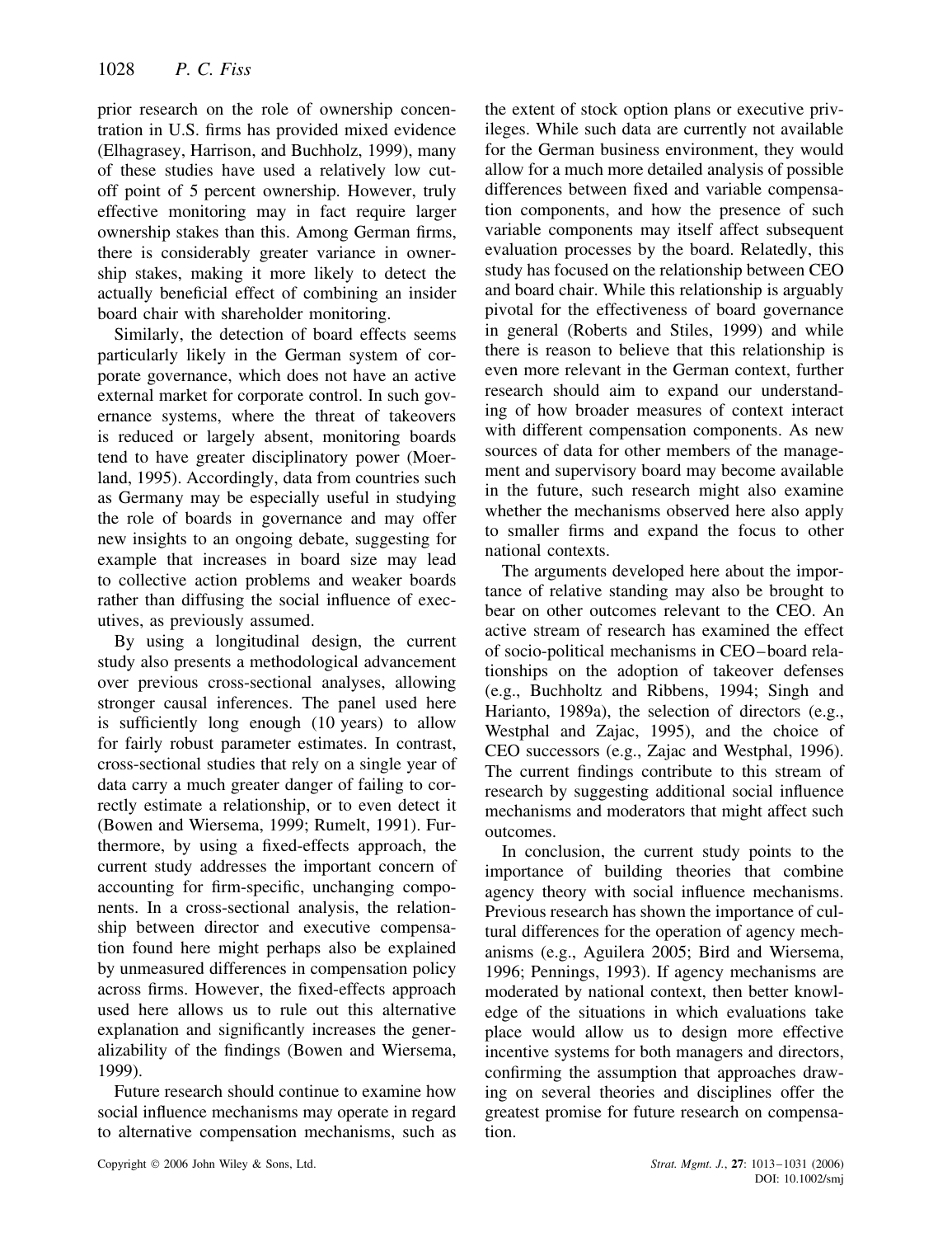#### **ACKNOWLEDGEMENTS**

I would like to thank Marcus Britton, Tina Dacin, Donald Hambrick, Steven Salterio, Edward Zajac, as well as Dan Schendel and the anonymous *SMJ* reviewers for helpful comments on the ideas expressed here. I have also benefited from conversations with a number of German executives and supervisory board members who generously shared their insights. This research was supported by a grant from the Queen's School of Business.

#### **REFERENCES**

- Aguilera RV. 2005. Comparative governance and director accountability: an institutional perspective. *British Journal of Management* **16**: S39–S53.
- Allison PD. 1994. Using panel data to estimate the effect of events. *Sociological Methods and Research* **23**: 174–199.
- Anderson RC, Bizjak JM. 2003. An empirical examination of the role of the CEO and the compensation committee in structuring executive pay. *Journal of Banking and Finance* **27**: 1323–1348.
- Baker GP, Jensen MC, Murphy KJ. 1988. Compensation and incentives: practice vs. theory. *Journal of Finance* **43**: 593–616.
- Barkema HG, Geroski P, Schwalbach J. 1997. Managerial compensation strategy and firm performance. *International Journal of Industrial Organization* **15**: 413–417.
- Barkema HG, Gomez-Mejia LR. 1998. Managerial compensation and firm performance: a general research framework. *Academy of Management Journal* **41**: 135–145.
- Batson CD, Polycarpou MP, Harmon-Jones E, Imhoff HJ, Mitchener EC, Bednar LL, Klein TR, Highberger L. 1997. Empathy and attitudes: can feeling for a member of a stigmatized group improve feelings toward the group? *Journal of Personality and Social Psychology* **72**: 105–118.
- Belliveau M, O'Reilly C, Wade J. 1996. Social capital at the top: effects of social similarity and status on CEO compensation. *Academy of Management Journal* **39**: 1568–1593.
- Bird A, Wiersema MF. 1996. Underlying assumptions of agency theory and implications for non-U.S. settings. *Research in the Sociology of Organizations*, Vol. 14, Bamberger P, Erez M, Bacharach S (eds). JAI Press: Greenwich, CT; 149–180.
- Bowen HP, Wiersema MF. 1999. Matching method to paradigm in strategy research: limitations of cross-sectional analysis and some methodological alternatives. *Strategic Management Journal* **20**(7): 625–636.
- Boyd BK. 1994. Board control and CEO compensation. *Strategic Management Journal* **15**(5): 335–344.
- Buchholtz AK, Ribbens BA. 1994. Role of chief executive officers in takeover resistance: effects

of CEO incentives and individual characteristics. *Academy of Management Journal* **37**: 554–579.

- *BusinessWeek*. 1991. Directors' pay is becoming an issue, too. 6 May: 94.
- Cadbury A. 1992. *The Financial Aspects of Corporate Governance: A Report of the Committee on Corporate Governance*. Gee: London.
- Carpenter MA, Sanders WMG. 2002. Top management team compensation: the missing link between CEO pay and firm performance? *Strategic Management Journal* **23**(4): 367–375.
- Carpenter MA, Sanders WG. 2004. The effects of top management team pay and firm internationalization on MNC performance. *Journal of Management* **30**: 509–528.
- Ciscel D, Carroll T. 1980. The determinants of executive salaries: an econometric survey. *Review of Economics and Statistics* **62**: 7–13.
- Conyon MJ, Peck SI, Sadler GV. 2001. Corporate tournaments and executive compensation: evidence from the U.K. *Strategic Management Journal* **22**(8): 805–815.
- Cordeiro JJ, Veliyath R. 2003. Beyond pay for performance: a panel study of the determinants of CEO compensation. *American Business Review* **21**: 56–66.
- Demb A, Neubauer FF. 1992. *The Corporate Board: Confronting the Paradoxes*. Oxford University Press: Oxford.
- Edwards JR. 1995. Alternatives to difference scores as dependent variables in the study of congruence in organizational research. *Organizational Behavior and Human Decision Processes* **64**: 307–324.
- Edwards JR. 2001. The difference score myths. *Organizational Research Methods* **4**: 265–287.
- Edwards JR, Parry ME. 1993. On the use of polynomial regression equations as an alternative to difference scores in organizational research. *Academy of Management Journal* **6**: 1577–1613.
- Elhagrasey GM, Harrison JR, Buchholz RA. 1999. Power and pay: the politics of CEO compensation. *Journal of Management and Governance* **2**: 309–332.
- Elston JA, Goldberg LG. 2003. Executive compensation and agency costs in Germany. *Journal of Banking & Finance* **27**: 1391–1410.
- Ferrier WJ, Smith KG, Grimm CM. 1999. The role of competitive action in market share erosion and industry dethronement: a study of industry leaders and challengers. *Academy of Management Journal* **42**: 372–388.
- Finkelstein S, Hambrick DC. 1989. Chief executive compensation: a study of the intersection of markets and political processes. *Strategic Management Journal* **10**(2): 121–134.
- Fredrickson JW, Hambrick DC, Baumrin S. 1988. A model of CEO dismissal. *Academy of Management Review* **13**: 255–270.
- Geletkanycz MA, Boyd BK, Finkelstein S. 2001. The strategic value of CEO external directorate networks: implications for CEO compensation. *Strategic Management Journal* **22**(9): 889–898.
- Gomez-Mejia LR. 1994. Executive compensation: a reassessment and future research agenda. In *Research*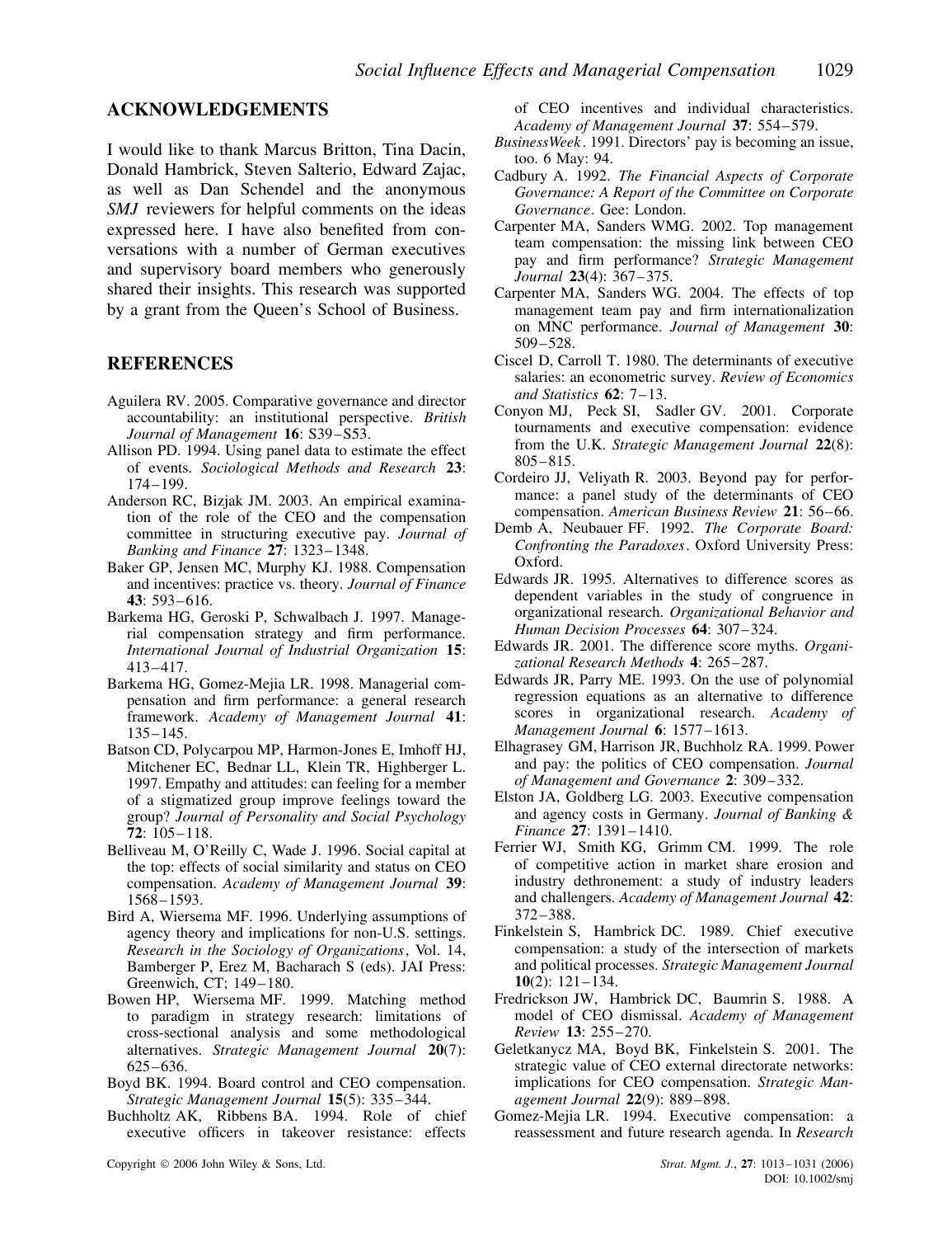*in Personnel and Human Resource Management*, Vol. 12, Ferris GR (ed). JAI Press: Greenwich, CT; 161–222.

- Gomez-Mejia LR, Tosi H, Hinkin T. 1987. Managerial control, performance, and executive compensation. *Academy of Management Journal* **30**: 51–70.
- Gomez-Mejia L, Wiseman RM. 1997. Reframing executive compensation: an assessment and outlook. *Journal of Management* **23**: 291–374.
- Gouldner AW. 1960. The norm of reciprocity: a preliminary statement. *American Sociological Review* **25**: 161–178.
- Guthrie JP, Grimm CM, Smith KG. 1991. Environmental change and management staffing: an empirical study. *Journal of Management* **17**: 735–748.
- Hambrick DC, Cannella AA. 1993. Relative standing: a framework for understanding departures of acquired executives. *Academy of Management Journal* **36**: 733–762.
- Hambrick DC, Finkelstein S. 1995. The effects of ownership structure on conditions at the top: the case of CEO pay raises. *Strategic Management Journal* **16**(3): 175–193.
- Hambrick DC, Mason P. 1984. Upper echelons: the organization as a reflection of its top managers. *Academy of Management Review* **2**: 193–206.
- Hartmann M, Kopp J. 2001. Elitenselektion durch Bildung oder durch Herkunft? Promotion, soziale Herkunft und der Zugang zu Führungspositionen in der Deutschen Wirtschaft. Kölner Zeitschrift für *Soziologie und Sozialpsychologie* **53**(3): 436–466.
- Hill CWL, Phan PH. 1991. CEO tenure as a determinant of CEO pay. *Academy of Management Journal* **34**: 707–717.
- Hitt MA, Tyler BB. 1991. Strategic decision models: integrating different perspectives. *Strategic Management Journal* **12**(5): 327–351.
- Hogan TD, McPheters LR. 1980. Executive compensation: performance versus personal characteristics. *Southern Economic Journal* **46**: 1060–1068.
- Hogg MA, Abrams D. 1988. *Social Identifications: A Social Psychology of Intergroup Relations and Group Processes*. Routledge: London.
- Hsiao C. 1986. *Analysis of Panel Data*. Cambridge University Press: Cambridge, U.K.
- Jensen MC. 1993. The modern industrial revolution, exit, and the failure of internal control systems. *Journal of Finance* **48**: 831–880.
- Jensen MC, Murphy KG. 1990. Performance pay and top-management incentives. *Journal of Political Economy* **98**: 225–264.
- Johnson DR. 1995. Alternative methods for the quantitative analysis of panel data in family research: pooled time-series models. *Journal of Marriage and Family* **57**: 1065–1077.
- Kraft K, Niederprum A. 1999. Determinants of management compensation with risk-averse agents and dispersed ownership of the firm. *Journal of Economic Behavior and Organization* **40**(1): 17–27.
- Krymkowski, D. 1991. The process of status attainment among men in Poland, the U.S., and West Germany. *American Sociological Review* **56**: 46–59.
- La Porta R, Lopez-de-Silanes F, Shleifer A. 1999. Corporate ownership around the world. *Journal of Finance* **54**: 471–517.
- Liden RC, Mitchell TR. 1988. Ingratiatory behaviors in organizational settings. *Academy of Management Review* **13**: 572–587.
- Maitlis S. 2004. Taking it from the top: how CEOs influence (and fail to influence) their boards. *Organization Studies* **25**: 1275–1311.
- *Manager Magazin*. 1995. Das Schweigen: Die Vergutung ¨ der Vorstände is reine Verhandlungssache. Was dabei herauskommt, ist geheim. Die Folge: Chaos, Neid und Misstrauen. ['The silence: executive compensation is subject to negotiation only. The results are secret. The consequence: chaos, envy, and distrust'.] 9 September: 223–231.
- March JG. 1984. Notes on ambiguity and executive compensation. *Scandinavian Journal of Management Studies* **1**: (August): 53–64.
- March JG, Simon HA. 1958. *Organizations*. Wiley: New York.
- Moerland P. 1995. Alternative disciplinary mechanisms in different corporate systems. *Journal of Economic Behavior and Organization* **26**: 17–34.
- *New York Times*. 1996. When directors play musical chairs. 17 November: F1.
- Ocasio W. 1994. Political dynamics and the circulation of power: CEO succession in U.S. industrial corporations, 1960–1990. *Administrative Science Quarterly* **39**: 285–312.
- O'Reilly CA, Main BG, Crystal GS. 1988. CEO compensation as tournament and social comparison: a tale of two theories. *Administrative Science Quarterly* **33**: 257–274.
- Pennings JM. 1993. Executive reward systems: a crossnational comparison. *Journal of Management Studies* **30**(2): 261–280.
- Petersen T. 1993. Recent advances in longitudinal methodology. *Annual Review of Sociology* **19**: 425–454.
- Pettigrew TF. 1997. Generalized intergroup contact effects on prejudice. *Personality and Social Psychology Bulletin* **23**: 173–185.
- Pfeffer J. 1981. *Power in Organizations*. Pitman: Marshfield, MA.
- Pfeffer J. 1992. *Managing with Power.* Harvard Business School Press: Boston, MA.
- Pinder CC, Pinto PR. 1974. Demographic correlates of managerial style. *Personnel Psychology* **27**: 257–270.
- Prigge S. 1998. A survey of German corporate governance. In *Comparative Corporate Governance: The State of the Art and Emerging Research*, Hopt KJ, Kanda H, Roe M, Wymeersch E, Prigge S (eds). Clarendon: Oxford; 943–1024.
- Roberts J, Stiles P. 1999. The relationship between chairmen and chief executives: competitive or complementary roles? *Long Range Planning* **32**: 36–48.
- Rumelt RP. 1991. How much does industry matter? *Strategic Management Journal* **12**(3): 167–185.
- Schroeder HH, Driver MJ, Streufert S. 1967. *Human Information Processing: Individuals and Groups*